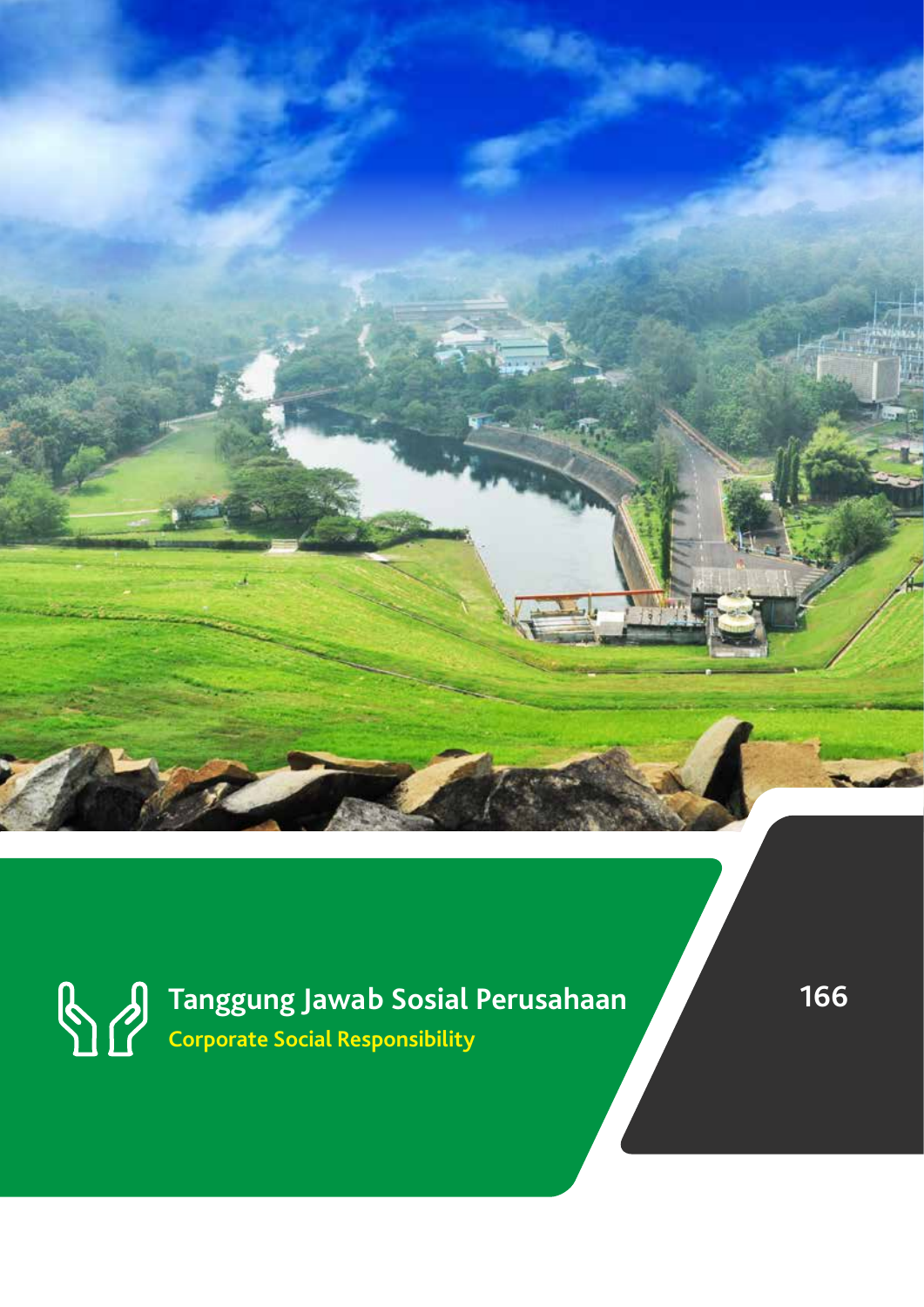### Bagi Perum Jasa Tirta II, pelaksanaan tanggung jawab sosial perusahaan merupakan upaya untuk memenuhi harapan seluruh pemangku kepentingan, di mana kegiatan yang dilaksanakan senantiasa mempertimbangkan keseimbangan aspek ekonomi, sosial dan lingkungan.

For Perum Jasa Tirta II, implementation of corporate social responsibility is an attempt to meet the expectations of all stakeholders, where the activities carried out continuously consider the balance of economic, social and environmental

Perum Jasa Tirta II menyadari bahwa Tanggung Jawab Sosial Perusahaan (*Corporate Social Responsibility*/ CSR) merupakan hal penting dalam mendukung tumbuh kembangnya Perusahaan. Oleh karena itu, dalam rangka mencapai pertumbuhan yang berkelanjutan, Perum Jasa Tirta II menempatkan CSR sebagai bagian dari program jangka panjang Perusahaan yang disesuaikan dengan strategi dan perkembangan Perusahaan. Adapun pelaksanaan program CSR Perum Jasa Tirta II terbagi menjadi 4 (empat) program utama, yaitu:

- 1. Tanggung Jawab Sosial Terhadap Masyarakat
- 2. Tanggung Jawab Sosial Terhadap Lingkungan
- 3. Tanggung Jawab Sosial Terhadap Karyawan
- 4. Tanggung Jawab Sosial Terhadap Pelanggan

### Tanggung Jawab Terhadap Masyarakat Social Responsibility towards Community

Dalam rangka memperkuat konsep pertumbuhan perusahaan yang berkelanjutan, Perum Jasa Tirta II semakin bertanggungjawab terhadap praktik usahanya. Perum Jasa Tirta II tidak hanya mementingkan keuntungan bisnis usahanya, melainkan juga ikut berkontribusi positif terhadap lingkungan sosial di mana Perusahaan menjalankan operasinya. Kontribusi tersebut diimplementasikan melalui Program Pemberdayaan Masyarakat Perum Jasa Tirta II, diantaranya yaitu Program Kemitraan, Program Bina Lingkungan, dan Bantuan Sosial (CSR). Selain untuk mewujudkan hubungan yang harmonis dengan masyarakat demi kesinambungan pertumbuhan Perusahaan, program pemberdayaan masyarakat ini juga dimaksudkan untuk membantu pemerintah mencapai *Millennium Development Goals* (MDGs).

Perum Jasa Tirta II realizes that CSR (Corporate Social Responsibility) is important in supporting the growth of the Company. Therefore, in order to achieve sustainable growth, Perum Jasa Tirta II put CSR as part of the Company's long-term program that is tailored to the strategy and development of the Company. The implementation of the CSR program Perum Jasa Tirta II is divided into four (4) major programs, namely:

- 1. Social Responsibility towards Community
- 2. Social Responsibility towards Environment
- 3. Social Responsibility towards Employees
- 4. Social Responsibility towards Costumers

In order to strengthen the concept of sustainable growth of the company, Perum Jasa Tirta II increasingly responsible for their business practices. Perum Jasa Tirta II is not only concerned with their business profits, but also contributes positively to the social environment in which the company is running its operation. The contribution is implemented through the Perum Jasa Tirta II Community Empowerment Program among others: the Partnership Program, Community Development Program, and Social Assistance (CSR). In addition to realizing a harmonious relationship with the community for the sustainability of the Company's growth, community development program is also intended to help the government achieve the Millennium Development Goals (MDGs).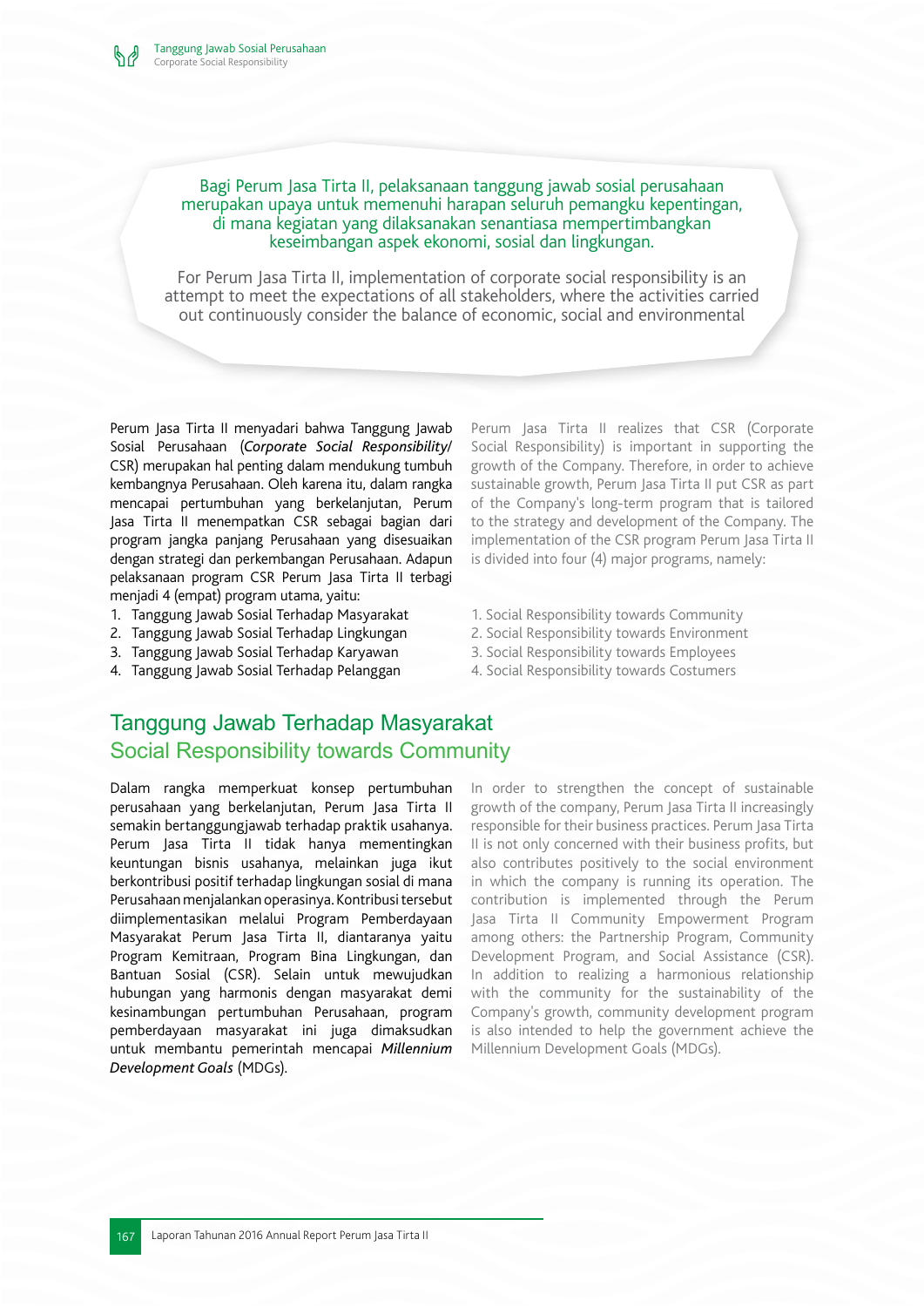

#### Struktur Organisasi Pogram Kemitraan dan Bina Lingkungan (PKBL)

Di bidang kemitraan dan bina lingkungan yang dilaksanakan Perum Jasa Tirta II, pelaksanaan Program Kemitraan dan Bina Lingkungan (PKBL) Perum Jasa Tirta II dilaksanakan oleh satu unit kerja khusus yaitu Unit Program Kemitraan dan Bina Lingkungan sesuai dengan Keputusan Direksi Perum Jasa Tirta II No. 1/570/KPTS/2010 tentang Organisasi dan Tata Kerja Perum Jasa Tirta II. Unit Program Kemitraan dan Bina Lingkungan (PKBL) bertanggung jawab langsung kepada Direktur Administrasi dan Keuangan selaku Pembina PKBL Perum Jasa Tirta II.

Berikut struktur organisasi Unit Program Kemitraan dan Bina Lingkungan (PKBL) Perum Jasa Tirta II:

Partnership and Community Development Program Organizational Structure

In the field of partnerships and community development, the implementation of Perum Jasa Tirta II Partnership and Community Development Program carried out by a special unit called Partnership and Community Development Program Unit in accordance with the Decision of the Board of Perum Jasa Tirta II No. 1/570 / KPTS / 2010 on Organization and Work Procedure of Perum Jasa Tirta II. Partnership and Social Development Unit is directly responsible to the Director of Administration and Finance as the supervisor of Perum Jasa Tirta II Partnership and Community Deveopment.

The following is the organizational structure of Perum Jasa Tirta II Partnership and Community Development Program Unit:



- Direktur Administrasi dan Keuangan : Sumyana Sukandar
- Kepala Unit PKBL : Kaswa
- Sub Unit Perencanaan & Monitoring : Bagus Dwiwidya L
- Sub Unit Bimbingan Kemitraan & Bina Lingkungan : Yulies Afifa
- Tenaga Fungsional Tingkat III : Warja
- Tenaga Fungsional Tingkat IV : Hari Robiyanto
- Staf Akuntansi : Imelda Meilina
- Director of Administration and Finance: Sumyana Sukandar
- Head of Partnership and Community Development Program Unit: Kaswa
- Planning & Monitoring Sub Unit: Good Dwiwidya L
- Guidance Partnership & Community Development Program Unit: Yulies Afifa
- **Functional Level III: Waria**
- Functional Level IV: Day Robiyanto
- Staff Accounting: Imelda Meilina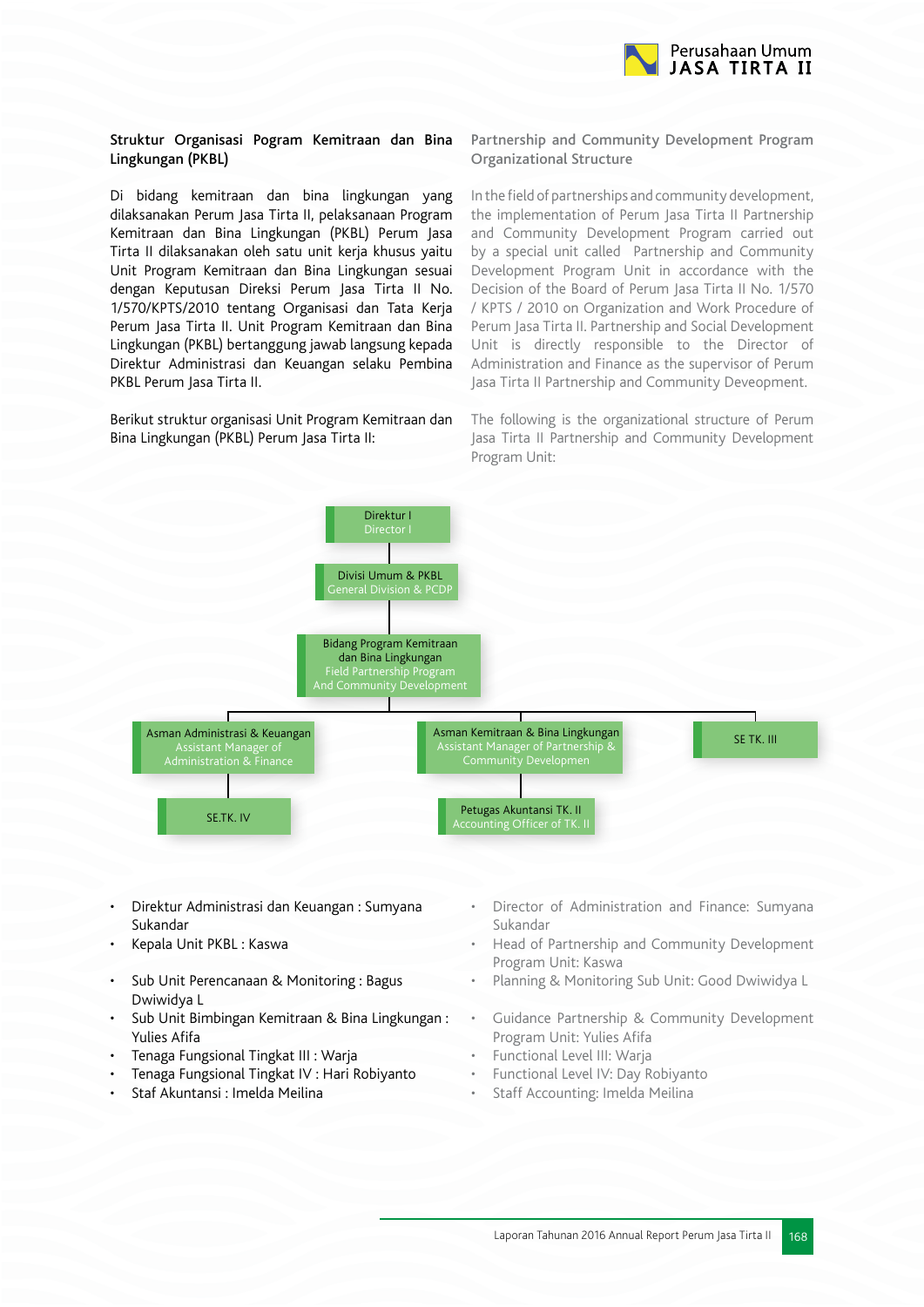

#### Landasan Hukum Kegiatan Program Kemitraan dan Bina Lingkungan (PKBL)

Kegiatan Program Kemitraan dan Bina Lingkungan Perum Jasa Tirta II dilandaskan pada peraturan dan perundang-undangan berikut:

- 1. Undang-Undang No. 40 Tahun 2007 Pasal 74 Tentang Tanggung Jawab Sosial dan Lingkungan Perusahaan.
- 2. Undang-Undang No. 9 Tahun 1995 Tentang Usaha Kecil.
- 3. Peraturan Menteri BUMN No. KEP-100/MBU/2002 Tanggal 4 Juni 2002 Tentang Penilaian Tingkat Kesehatan Badan Usaha Milik Negara.
- 4. Peraturan Menteri BUMN No. PER-05/MBU/2007 Tanggal 27 April 2007 Tentang Program Kemitraan Badan Usaha Milik Negara dengan Usaha Kecil dan Program Bina Lingkungan.
- 5. Peraturan Menteri BUMN No. PER-08/MBU/2013 Bulan September 2013 Tentang Perubahan Keempat atas Peraturan Menteri Negara BUMN No. PER-05/ MBU/2007.
- 6. Peraturan Menteri BUMN No. KEP-236/MBU/2003 Tanggal 17 Juni 2003 Tentang Program Kemitraan Badan Usaha Milik Negara dengan Usaha Kecil dan Program Bina Lingkungan.
- 7. Surat Edaran Kementerian BUMN No. SE-02/ MBU/Wk/2012 Tanggal 23 Februari 2012 Tentang Penetapan Pedoman Akuntansi Program Kemitraan dan Bina Lingkungan.
- 8. Surat Edaran Kementerian BUMN No. SE-433/ MBU/2003 Tanggal 16 September 2003 Tentang Petunjuk Pelaksanaan Program Kemitraan BUMN dengan Usaha Kecil dan Bina Lingkungan.
- 9. Surat Kementerian BUMN No. 216/M-PBUMN/1999 Tanggal 28 September 1999 Tentang Program Kemitraan dan Bina Lingkungan.
- 10. Instruksi Presiden No. 4 Tahun 1995 Tentang Gerakan Nasional Memasyarakatkan dan Membudidayakan Kewirausahaan.
- 11. Peraturan Menteri Keuangan RI No. 316/ KMK.016/1994 Tanggal 27 Juni 1994 Tentang Pedoman Pembinaan Usaha Kecil dan Koperasi melalui Pemanfaatan dari Bagian Laba BUMN.
- 12. Peraturan Menteri Badan Usaha Milik Negara No. PER-09/MBU/07/2015 tanggal 03 Juli 2015 tentang Program Kemitraan dan Program Bina Lingkungan Badan Usaha Milik Negara;

#### Legal Basis of Partnership and Community Development Program's Activities

Partnership and Community Development Programs of Perum Jasa Tirta II is based on these regulations and legislation:

- 1. Law No. 40 Year 2007 Article 74 on Social Responsibility and Corporate Environment.
- 2. Law No. 9, 1995, about Small Business.
- 3. Regulation of the Minister of State KEP-100 / MBU / 2002 dated June 4, 2002 About the Rating Health State-Owned Enterprises.
- 4. Regulation of the Minister of State PER-05 / MBU / 2007 dated 27 April 2007 about the Partnership Program for State Owned Enterprises with Small Business and Community Development Program.
- 5. Regulation of the Minister of State PER-08 / MBU / 2013 Month September 2013 on the Fourth Amendment to the Regulation of the Minister of State Enterprises No. PER-05 / MBU / 2007.
- 6. Regulation of the Minister of State Owned Enterprise KEP-236 / MBU / 2003 Date June 17, 2003 about the Partnership Program for State Owned Enterprises with Small Business and Community Development Program.
- 7. Circular Letter of the Ministry of State Owned Enterprise SOEs No. SE-02 / MBU / Wk / 2012 Date February 23, 2012 on Establishment of Accounting Guideline Partnership Program and Community Development.
- 8. Circular Letter of the Ministry of State Owned Enterprise SOEs No. SE-433 / MBU / 2003 Date 16 September 2003 on the Implementation Guidelines SOE Partnership Program with Small Business and Environmental Assistance.
- 9. Letter of the Ministry of State Owned Enterprise SOEs No. 216 / M-PBUMN / 1999 dated 28 September 1999 About the Partnership Program and Community Development.
- 10. Presidential Instruction No. 4, 1995, about the National Movement and Culturing Promoting Entrepreneurship.
- 11. Regulation of the Minister of Finance No. 316 / KMK.016 / 1994 Date June 27, 1994 on Guidelines for SME Development and Cooperation through the utilization of Profit SOE.
- 12. Regulation of the Minister of State-Owned Enterprises no. PER-09 / MBU / 07/2015 dated July 3, 2015 on the Partnership Program and Community Development Program of State Owned Enterprises;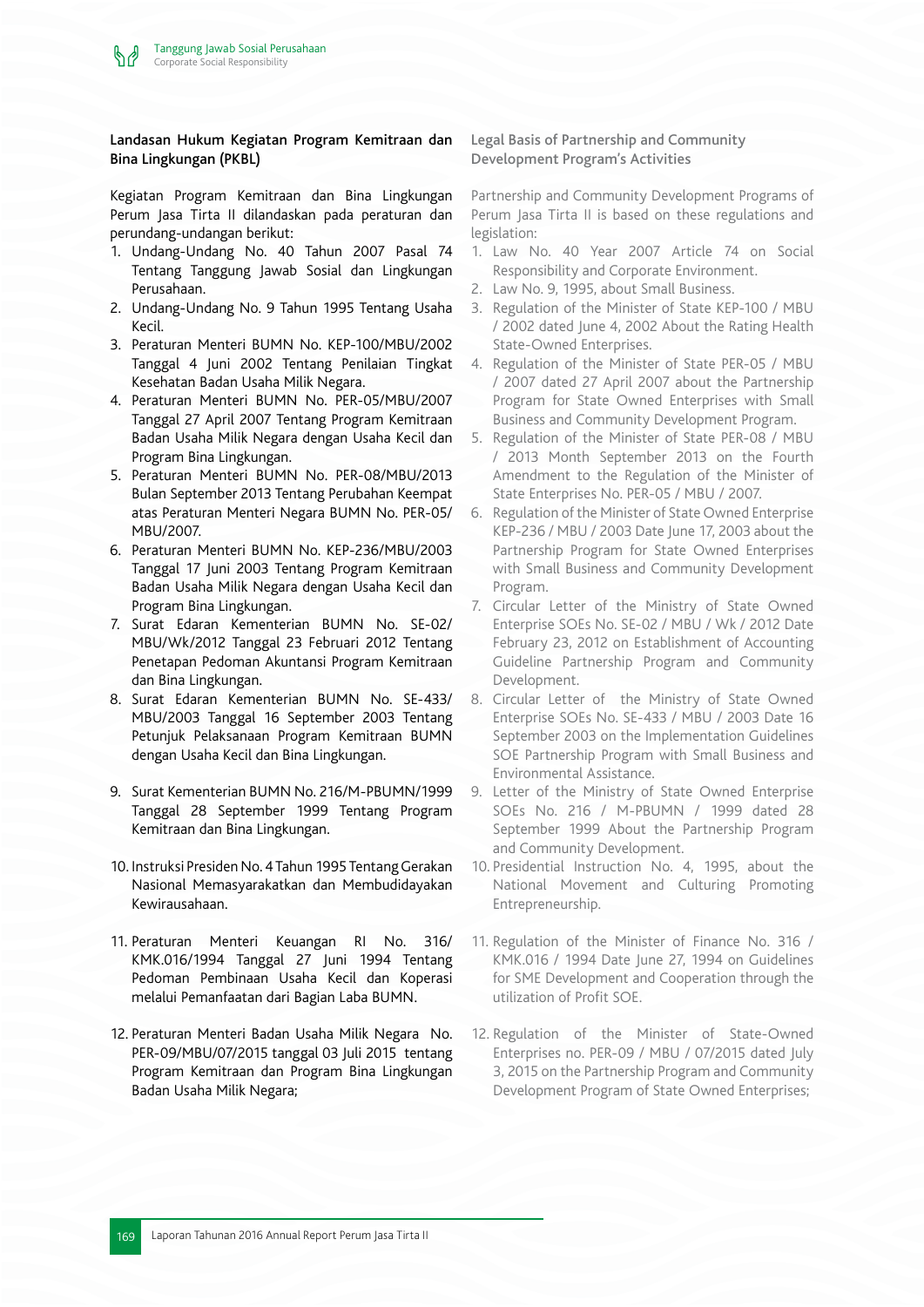

- 13. Surat Kementrian Badan Usaha Milik Negara Nomor : RIS-74/D7.MBU.4/12/2015 tanggal 8 Desember 2016 perihal Risalah Rapat Pembahasan RKA PKBL Tahun 2016 Perum Jasa Tirta II bersama Kementerian BUMN;
- 14. Surat Kementrian Badan Usaha Milik Negara No. S-341/MBU/06/2016 tanggal 09 Juni 2016 perihal Persetujuan Laporan Tahunan dan Pengesahan Laporan Keuangan Perum Jasa Tirta II Tahun Buku 2015.

#### Sasaran

Menciptakan keseimbangan sosial dan menggalang kebersamaan dengan masyarakat sehingga tercipta hubungan yang harmonis antara perusahaan dan masyarakat serta iklim yang kondusif bagi pelaksanaan operasi dan pengembangan perusahaan.

Berdasarkan Peraturan Menteri Negara Badan Usaha Milik Negara Nomor PER-03/MBU/12/2016 Tanggal 16 Desember 2016 tentang Program Kemitraan dan Program Bina Lingkungan Badan Usaha Milik Negara Pasal 9 ayat 3 huruf (h) menyebutkan ruang lingkup bantuan Program Bina Lingkungan BUMN Pembina :

- a. Bantuan Korban Bencana Alam;
- b. Bantuan Pendidikan, dapat berupa pelatihan, prasarana dan sarana pendidikan;
- c. Bantuan Peningkatan Kesehatan;
- d. Bantuan Pengembangan Prasarana dan/atau Sarana Umum;
- e. Bantuan Sarana Ibadah;
- f. Bantuan Pelestarian Alam;
- g. Bantuan Sosial Kemasyarakatan dalam Rangka Pengentasan Kemiskinantermasuk untuk :
	- 1) Elektrifikasi di daerah yang belum teraliri listrik;
	- 2) Penyediaan sarana air bersih
	- 3) Penyediaan sarana Mandi Cuci Kakus
	- 4) Bantuan Pendidikan, Pelatihan, Pemagangan, Pemasaran, Promosi, dan bentuk bantuan lain yang terkait dengan upaya peningkatan kemandirian ekonomi usaha kecil selain Mitra Binaan Program Kemitraan;
	- 5) Perbaikan Rumah untuk masyarakat tidak mampu;
	- 6) Bantuan pembibitan untuk perrtanian, peternakan dan perikanan; atau
	- 7) Bantuan peralatan usaha.

#### Strategi / Metode

Bantuan Bina Lingkungan BUMN Pembina akan disalurkan kepada masyarakat dan lingkungan sekitar perusahaan diantaranya Kecamatan Jatiluhur, Sukasari,

- 13. Letter of the Ministry of State Owned Enterprises Number: RIS-74 / D7.MBU.4 / 12/2015 dated December 8, 2016 regarding Minutes of Meeting of RKA PKBL Meeting of 2016 Perum Jasa Tirta II together with the Ministry of SOEs;
- 14. Letter of the Ministry of State Owned Enterprises. S-341 / MBU / 06/2016 dated June 9, 2016 regarding Approval of Annual Report and Ratification of Perum Jasa Tirta II Financial Year 2015.

#### Target

Creating social balance and building togetherness with the community so as to create a harmonious relationship between the company and society and a conducive climate for the implementation of operations and development company.

Based on the Regulation of the Minister of State-Owned Enterprises No. PER-03 / MBU / 12/2016 dated December 16, 2016 on Partnership Program and Community Development Program State Owned Enterprise Article 9 paragraph 3 letter (h) mentions the scope of assistance of SOE Pembina :

- a. Natural Disaster Victim Assistance;
- b. Educational Assistance, may include training, education infrastructure and facilities;
- c. Health Improvement Assistance;
- d. Assistance Infrastructure Development and / or Public Facilities;
- e. Relief Facilities Support;
- f. Natural Conservation Aid;
- g. Community Social Assistance in the Framework of Poverty Alleviation includes to:
	- 1) Electrification in areas not yet electricity;
	- 2) Provision of clean water facilities
	- 3) Provision of toilet washing facilities
	- 4) Education Assistance, Training, Apprenticeship, Marketing, Promotion, and other forms of assistance related to efforts to improve the economic independence of small businesses other than Partnership Partnership Program Partners;
	- 5) Home Improvement for Disadvantaged People;
	- 6) Nursery assistance for farming, animal husbandry and fisheries; or
	- 7) Assistance of business equipment.

#### Strategy / Method

The assistance of SOE Pembina Environmental Management will be distributed to the society and the environment around the company such as Jatiluhur,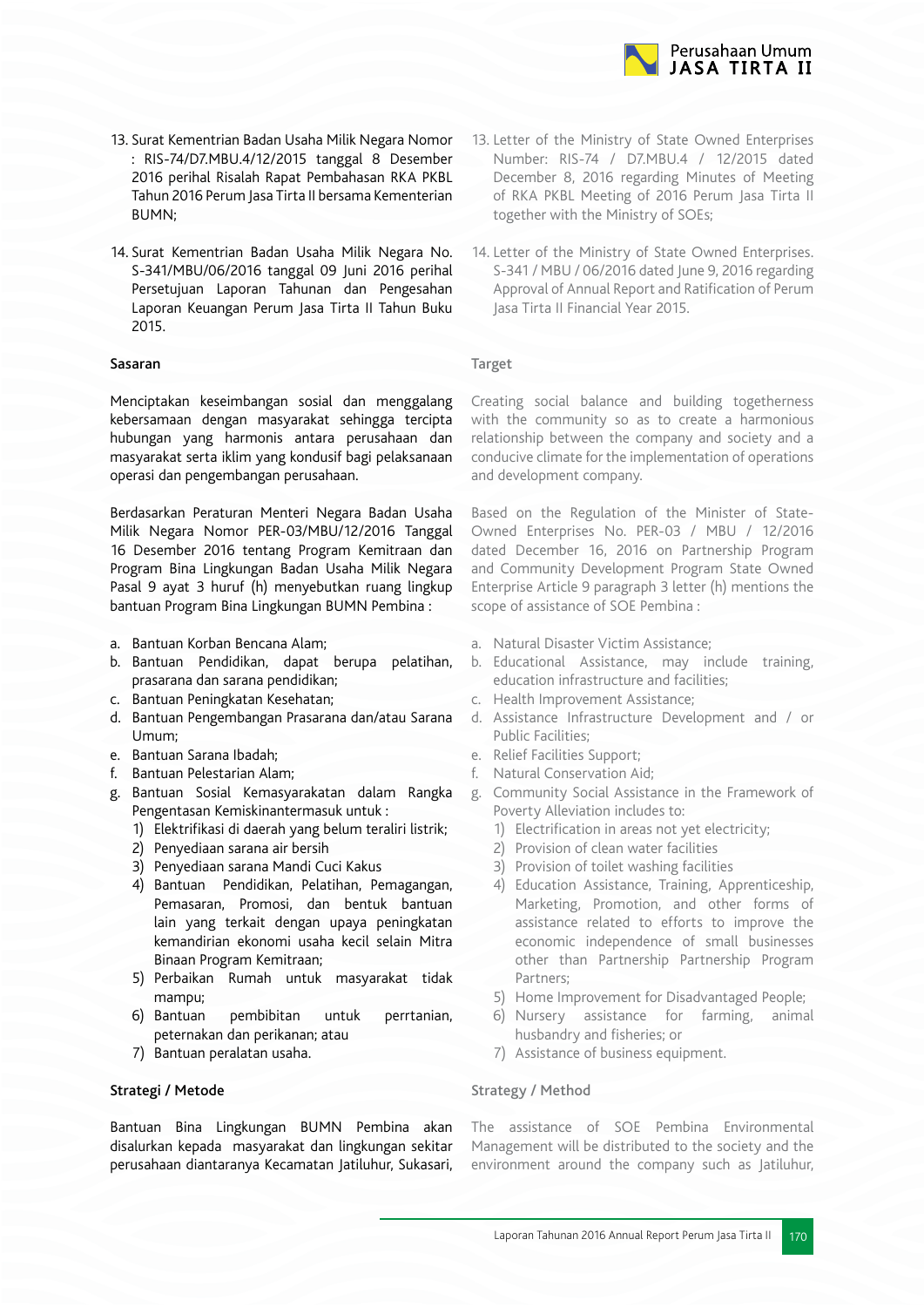Plered dan Sadang Purwakarta, sedangkan penyaluran Program BUMN Peduli akan ditetapkan oleh Menteri Negara BUMN.

Penyaluran Program Bina Lingkungan dilaksanakan berdasarkan proposal yang diajukan oleh masyarakat yang membutuhkan, dari Ketua pengurus, Ketua Yayasan, Pejabat Instansi, dan telah diketahui dan di otorisasi pejabat yang berwenang dan di sampaikan kepada Unit PKBL Perum Jasa Tirta II, selanjutnya sebelum bantuan dapat direaliasikan terlebih dahulu dilaksanakan survei ke tempat pemohon bantuan.

Kinerja Efektivitas Penyaluran Program Bina Lingkungan (BL) adalah sebagai berikut :

Dana tersedia Tahun 2016 adalah sebagai berikut :

#### Program Kemitraan

Program Kemitraan Perum Jasa Tirta II merupakan program pemberdayaan masyarakat yang bertujuan untuk menumbuhkan dan meningkatkan kemampuan usaha kecil menjadi usaha yang tangguh dan mandiri agar dapat berkembang menjadi usaha menengah serta meningkatkan peranan usaha kecil dalam pembentukan produk nasional, perluasan lapangan kerja dan berusaha meningkatkan ekspor, peningkatan dan pemerataan pendapatan, serta memperkokoh struktur perekonomian nasional. Adapun sasaran utama dari pelaksanaan program ini adalah pelaku usaha kecil yang bergerak di berbagai sektor ekonomi seperti industri, jasa, perdagangan, perikanan, peternakan, dan sektor usaha lainnya.

Perum Jasa Tirta II telah melakukan kemitraan terhadap usaha kecil dan koperasi sejak tahun 1991, dan kepada Mitra Binaan tersebut telah disalurkan dana baik dalam bentuk pinjaman modal kerja maupun bantuan pembinaan kemitraan yang bersifat hibah untuk membiayai pelatihan Mitra Binaan dan pemasaran atau promosi dengan mengikutsertakan hasil produk dari Mitra Binaan dalam kegiatan pameran.

Pengelolaan dana Program Kemitraan dan dana Program Bina Lingkungan, dikelola secara terpisah dari administrasi keuangan perusahaan berdasarkan Peraturan Menteri Badan Usaha Milik Negara Nomor PER-09/MBU/07/2015 tanggal 03 Juli 2015, tentang Program Kemitraan dan Program Bina Lingkungan Badan Usaha Milik Negara dan Peraturan Menteri Negara Badan Usaha Milik Negara Nomor PER-03/ MBU/12/2016 Tanggal 16 Desember 2016 tentang Perubahan atas Peraturan Menteri Badan Usaha Milik Negara Nomor PER-09/MBU/07/2015 tentang Program Kemitraan dan Program Bina Lingkungan Badan Usaha Milik Negara.

Sukasari, Plered and Sadang Purwakarta Sub-districts, while the distribution of SOE Peduli Program will be determined by the Minister of State Owned Enterprises.

The distribution of Community Development Program is implemented based on the proposal submitted by the community in need, from the Chairman of the Board, the Chairman of the Foundation, the Official of the Agency, and has been known and authorized by the authorized official and submitted to PKBL Unit Perum Jasa Tirta II, before the assistance can be realized first. A survey was carried out to the applicant's place of assistance.

Performance Effectiveness Distribution of Community Development Program is as follows:

Funds available Year 2016 is as follows:

#### Partnership Program

Partnership Program of Perum Jasa Tirta II is a community empowerment program that aims to foster and improve the ability of small businesses into a strong and independent business in order to develop into medium-sized businesses and increase the role of small businesses in the formation of national products, the expansion of employment and trying to increase exports, increase and equal distribution of income, and strengthening the structure of the national economy. The main objective of the implementation of this program is small businesses engaged in various economic sectors such as industry, services, trade, fisheries, livestock, and other business sectors.

Perum Jasa Tirta II has made partnerships to small businesses and cooperatives since 1991, and the Development Partners has channeled funds, both in the form of working capital loans as well as partnership coaching in a form of grants to be used to finance the training of Partners and marketing or promotion to include the results of the product of Partners in the exhibition.

The management of the Partnership Program fund and the Community Development Program fund is managed separately from the company's financial administration pursuant to Regulation of the Minister of State-Owned Enterprises No. PER-09 / MBU / 07/2015 dated July 3, 2015, on Partnership Program and Community Development Program of State Owned Enterprise And Regulation of the Minister of State-Owned Enterprises No. PER-03 / MBU / 12/2016 dated December 16, 2016 on Amendment to Regulation of the Minister of State-Owned Enterprises No. PER-09 / MBU / 07/2015 regarding Partnership Program and Business Environment Program State Property.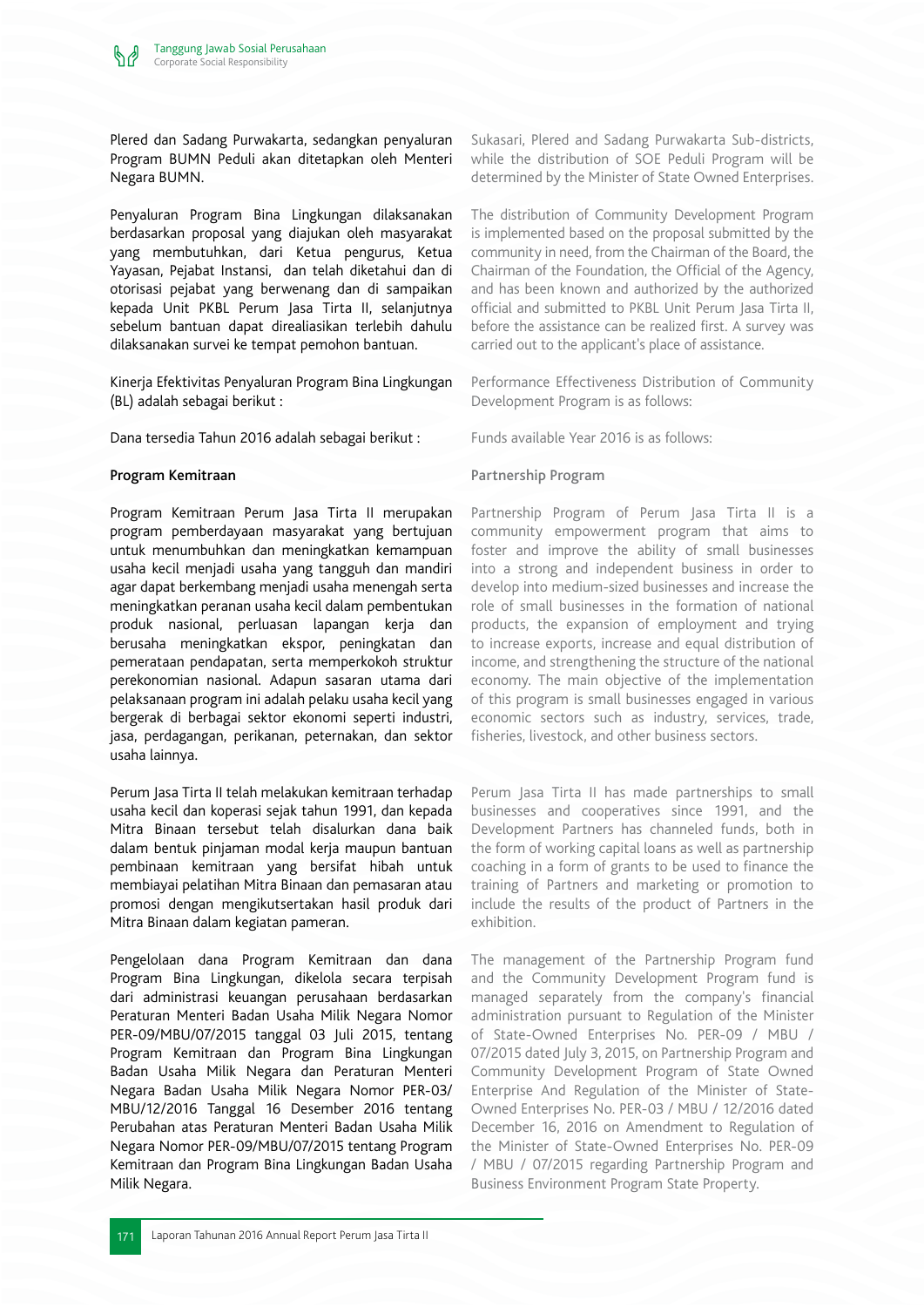

Perum Jasa Tirta II telah melakukan kemitraan terhadap usaha kecil dan koperasi sejak tahun 1991 baik dalam bentuk pinjaman maupun bantuan pembinaan yang bersifat hibah. Penyaluran dana Program Kemitraan secara kumulatif dari tahun 1992 s.d. tahun 2015 berupa pinjaman sebesar Rp21.850.117.500,- kepada 2.209 Mitra Binaan (MB) dan dana pembinaan kemitraan tahun 1991 s.d. tahun 2015 sebesar Rp2.040.212.440,- , sedangkan realisasi penyaluran pinjaman selama tahun 2015 sebesar Rp1.570.000.000,00 kepada 156 MB dengan pembinaan kemitraan menggunakan dana Bina Lingkungan (BL), sehingga jumlah penyaluran pinjaman Program Kemitraan sampai dengan 31 Desember 2016 sebesar Rp2.546.032.994.021,- kepada 2.325 MB dan dana pembinaan kemitraan sebesar Rp2.040.212.440,00.

Realisasi Penyaluran Pinjaman Dana Kemitraan sampai dengan 31 Desember 2016 dan 2015 dapat dirinci dalam tabel sebagai berikut:

Perum Jasa Tirta II has partnered with small businesses and cooperatives since 1991 in the form of loans as well as grant guidance assistance. Funding of Partnership Program cumulatively from 1992 s.d. In 2015 in the form of loans amounting to Rp21,850,117,500, - to 2,209 MBaan Partners (MB) and partnership coaching funds in 1991 s.d. In 2015 amounting to Rp2,040,212,440, -, while the realization of loan disbursement during 2015 amounted to Rp1.570.000.000,00 to 156 MB with partnership development using the Community Development Fund , so that the amount of Partnership Program loan disbursement until December 31 2016 amounting to Rp2,546,032,994,021, - to 2,325 MB and partnership coaching fund of Rp2,040,212,440.00.

Actual Distribution of Partnership Fund Loans up to December 31, 2016 and 2015 can be detailed in the table as follows:

| Sektor Usaha Mitra<br><b>Binaan</b><br><b>Business Sector of</b><br><b>BDS Partners</b> | Realisasi Sampai dengan Tahun<br>2015<br><b>Realization Up to 2015</b> |                                      | Realisasi Tahun 2016<br><b>Realization Year 2016</b>             |                                      | Realisasi Sampai dengan Tahun<br>2016<br><b>Realization Up to 2016</b> |                                      |
|-----------------------------------------------------------------------------------------|------------------------------------------------------------------------|--------------------------------------|------------------------------------------------------------------|--------------------------------------|------------------------------------------------------------------------|--------------------------------------|
|                                                                                         | Jumlah Unit<br>Mitra Binaan<br>Number of<br><b>Partner Units</b>       | Jumlah Rupiah<br><b>Total Rupiah</b> | Jumlah Unit<br>Mitra Binaan<br>Number of<br><b>Partner Units</b> | Jumlah Rupiah<br><b>Total Rupiah</b> | Jumlah Unit<br>Mitra Binaan<br>Number of<br>Partner Units              | Jumlah Rupiah<br><b>Total Rupiah</b> |
| 1                                                                                       | $\overline{2}$                                                         | $\overline{3}$                       | $\overline{4}$                                                   | 5                                    | $6 = 4 + 2$                                                            | $7 = 5 + 3$                          |
| I. Provinsi Jawa Barat                                                                  | 2.209                                                                  | 21.850.117.500                       | 116                                                              | 1.570.000.000                        | 2.325                                                                  | 23.420.117.500                       |
| Sektor Usaha Industri<br><b>Industrial Business</b><br>Sector                           | 285                                                                    | 2.375.500.000                        | 9                                                                | 115.000.000                          | 294                                                                    | 2.490.500.000                        |
| Sektor Usaha<br>Perdagangan<br><b>Business Sector Trade</b>                             | 801                                                                    | 8.828.500.000                        | 64                                                               | 728.500.000                          | 865                                                                    | 9.557.000.000                        |
| Sektor Usaha<br>Pertanian<br>Agricultural Sector                                        | 263                                                                    | 1.526.417.500                        | 1                                                                | 30.000.000                           | 264                                                                    | 1.556.500.000                        |
| Sektor Usaha<br>Peternakan<br>Livestock Business<br>Sector                              | 50                                                                     | 496.500.000                          | 10                                                               | 90.000.000                           | 60                                                                     | 586.500.000                          |
| Sektor Usaha<br>Perkebunan<br><b>Plantation Business</b><br>Sector                      | 15                                                                     | 222.500.000                          | $\mathbf 0$                                                      | $\Omega$                             | 15                                                                     | 222.500.000                          |
| Sektor Usaha<br>Perikanan<br><b>Fishery Business</b><br>Sector                          | 359                                                                    | 3.403.000.000                        | 19                                                               | 357.500.000                          | 378                                                                    | 3.760.500.000                        |
| Sektor Usaha Jasa<br>Service Business<br>Sector                                         | 208                                                                    | 2.379.700.000                        | 10                                                               | 129.000.000                          | 218                                                                    | 2.508.700.000                        |
| Sektor Usaha Lainnya<br><b>Other Business Sectors</b>                                   | 227                                                                    | 2.610.500.000                        | 3                                                                | 120.000.000                          | 230                                                                    | 2.730.500.000                        |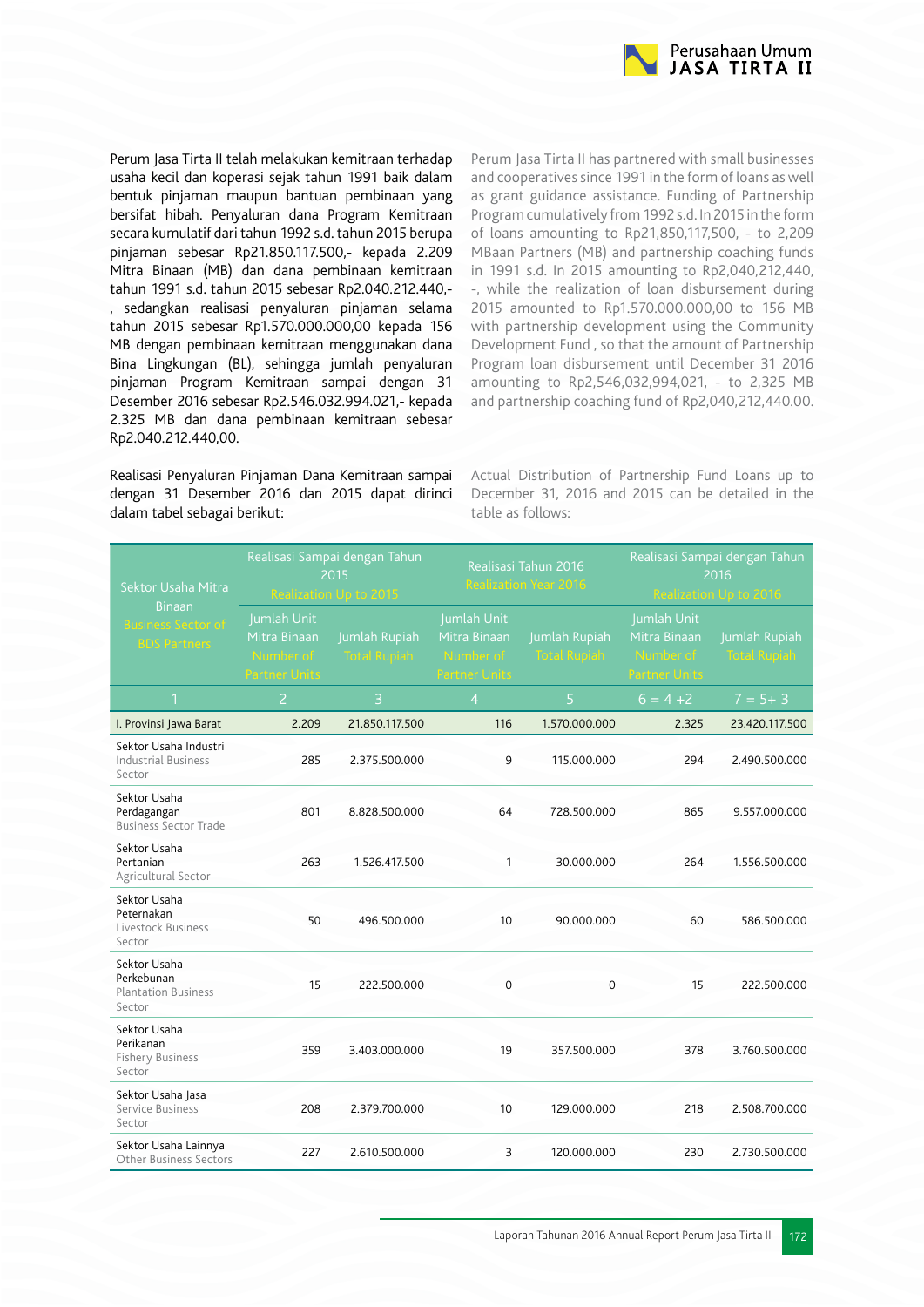

| II. Provinsi Banten                                                |       |                |                          |                          |       |                |
|--------------------------------------------------------------------|-------|----------------|--------------------------|--------------------------|-------|----------------|
| Sektor Usaha Lainnya<br>Other Business Sectors                     |       | 7.500.000      | -                        | $\overline{\phantom{0}}$ |       | 7.500.000      |
| III. Dana Pembinaan<br>Kemitraan<br>Partner Development<br>Finance |       | 2.040.212.440  | $\overline{\phantom{a}}$ | $\Omega$                 |       | 2.040.212.440  |
| Jumlah Amount                                                      | 2.209 | 23.890.329.940 | 116                      | 1.570.000.000            | 2.325 | 25.460.329.940 |

#### Program Bina Lingkungan

Program Bina Lingkungan Perum Jasa Tirta II telah diselenggarakan sejak tahun 2002 yang bertujuan untuk menciptakan keseimbangan sosial dan menggalang kebersamaan dengan masyarakat di sekitar lingkungan terdekat sehingga tercipta iklim yang kondusif bagi pelaksanaan operasi dan pengembangan Perusahaan.

Program ini mencakup bantuan kepada korban bencana alam, pendidikan dan/atau pelatihan, pengembangan prasarana dan/atau sarana umum, sarana ibadah, serta pendidikan/pelatihan, pemasaran/promosi, dan bentuk bantuan lain yang terkait dengan upaya peningkatan kapasitas Mitra Binaan. Selain itu, Perum Jasa Tirta II juga membantu pemerintah dalam rangka pengentasan kemiskinan, dengan cara menyalurkan bantuan sosial kemasyarakatan.

Penyaluran Program Bina Lingkungan Tahun 2016 dilaksanakan sesuai dengan TOR Program BUMN Hadir untuk Negeri dari Kementerian BUMN dan Penyaluran Bina Lingkungan Program BUMN Pembina.

Realisasi Penyaluran Bina Lingkungan Tahun 2016 dapat dirinci sebagai berikut:

#### Community Development Program

Community Development Program Perum Jasa Tirta II has worked since 2002, which aiming to creating a balance of social and mobilize together with communities around the neighborhood Nearest so as to create a conducive climate for the implementation of the operation and development of the Company.

The program includes aid for natural disaster victims, education and / or training, development of infrastructure and / or public facilities, places of worship, as well as education / training, marketing / promotion, and other forms of aid related to the improvement of Partners' capacity. Additionally, Perum Jasa Tirta II also assists the government in order to alleviate poverty, by distributing public social assistance funds.

Distribution of Community Development Program 2016 implemented in accordance with the TOR Program SOE Present for the State of the Ministry of SOE and Distribution of Environmental Development Program SOE Pembina.

Realization of Environmental Development in 2016 can be detailed as follows:

| Program BUMN Hadir Untuk Negeri<br><b>BUMN Program is Present for the State</b>                                                                                                                                                                                                                                                                                                                  | <b>Biaya</b><br><b>Price</b> |
|--------------------------------------------------------------------------------------------------------------------------------------------------------------------------------------------------------------------------------------------------------------------------------------------------------------------------------------------------------------------------------------------------|------------------------------|
| a. Program Safari Ramadhan A. Ramadhan Safari Program                                                                                                                                                                                                                                                                                                                                            |                              |
| 1) Bantuan Sosial Kemasyarakatan dalam rangka mengentaskan Kemiskinan (untuk 1.319 paket sembako<br>Pasar Murah, Santunan 5 Sarana Ibadah dan Santunan 500 Anak Yatim) Social Social Assistance in order to<br>reduce Poverty (for 1,319 Cheap Market packages, Compensation 5 Means of Worship and Compensation<br>500 Orphans)                                                                 | Rp250.000.000,-              |
| b. Program HUT RI Program HUT RI                                                                                                                                                                                                                                                                                                                                                                 |                              |
| 1) Siswa Mengenal Nusantara Students Know the Nusantara                                                                                                                                                                                                                                                                                                                                          | Rp 40.000.000,-              |
| 2) Bantuan Sarana Air Bersih, Desa Babakan Cikao Water Supply Facility, Babakan Cikao Village                                                                                                                                                                                                                                                                                                    | Rp100.000.000,-              |
| 3) Bedah Rumah Veteran Veterans Home Surgery                                                                                                                                                                                                                                                                                                                                                     | Rp160.000.000,-              |
| 4) Partisipasi HUT RI Jawa Barat BUMN Hadir Untuk Negeri (pembinaan Ex Narapidana, Pembangunan<br>Tempat Penitipan Anak, Pembinaan Mantan Atlit, Jalan Sehat 5 Km dan Kegiatan Pasar Murah BUMN)<br>Participation HUT RI West Java BUMNs Present for the State (Ex Executives coaching, Child Care Center<br>Development, Former Athlete Development, Healthy Road 5 Km and SOE Market Activity) | Rp124.333.000,-              |
| 5) Lomba Panjat Pinang (3 titik) sebesar Climbing Competition (3 points)                                                                                                                                                                                                                                                                                                                         | Rp 60.000.000,-              |
| 6) Elektifikasi (150 Rumah tangga Yang belum Teraliri Listrik) Elective (150 Unmet Houseplants)                                                                                                                                                                                                                                                                                                  | Rp225.000.000,-              |
| Jumlah BUMN Hadir Untuk Negeri 2016 Number of BUMNs Present For the Country 2016                                                                                                                                                                                                                                                                                                                 | Rp.959.333.000,-             |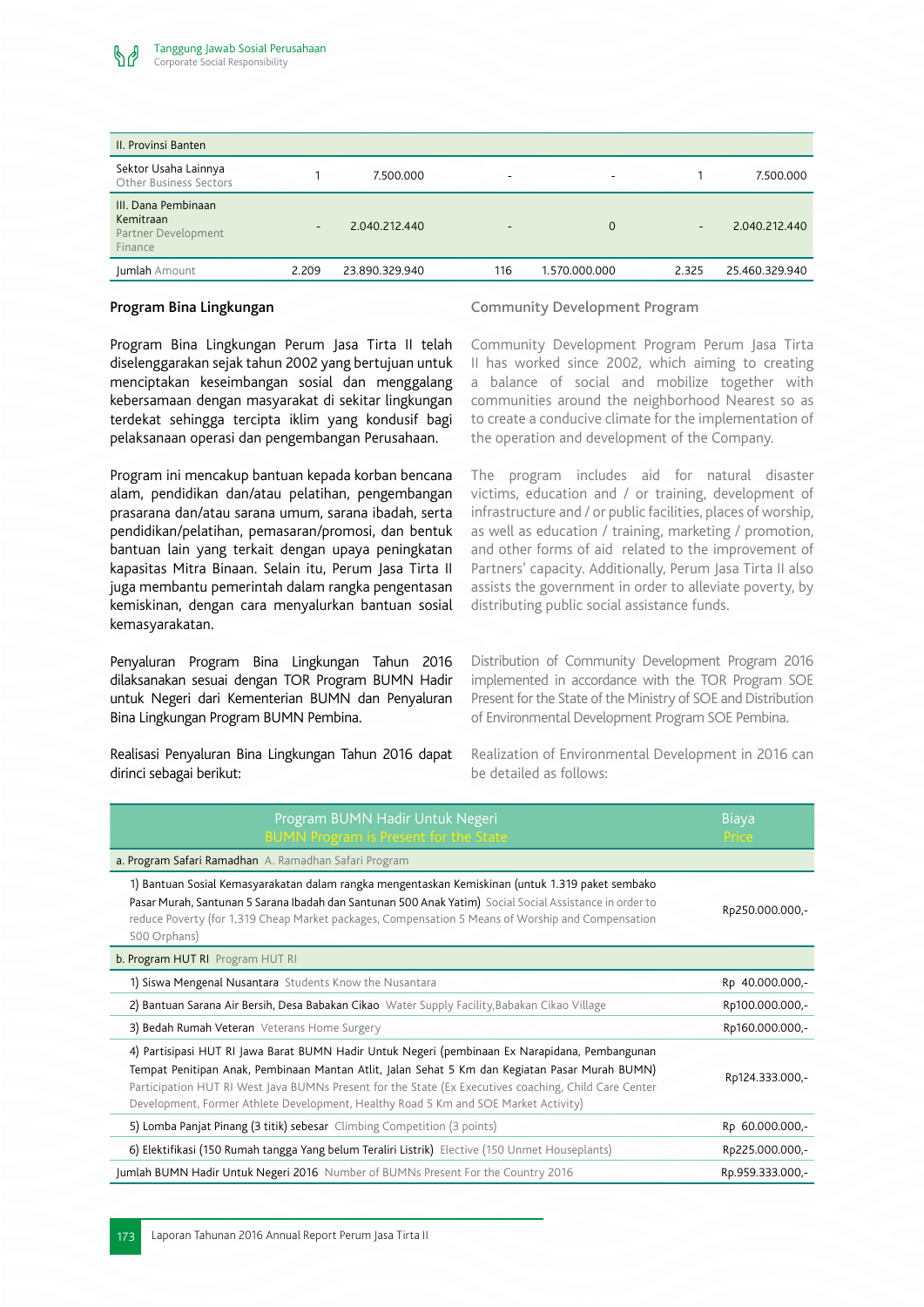

#### Bantuan Sosial (CSR)

Selain Program Kemitraan dan Bina Lingkungan yang anggarannya diatur oleh Kementerian BUMN, Perum Jasa Tirta II pun merancang dan merealisasikan beragam bantuan sosial lainnya yang berfokus pada kegiatan keagamaan dengan menggunakan dana program Corporate Social Responsibility (CSR) yang besarnya disesuaikan dengan kemampuan keuangan Perusahaan.

#### Corporate Social Responsibility

In addition to the Partnership and Community Development Program whose budget is governed by the Ministry of SOEs, Perum Jasa Tirta II was to design and realize a variety of other social assistance that focuses on religious activities by using Corporate Social Responsibility (CSR) funds, in which the amount is adjusted to the Company's financial capabilities.

| Program Bina Lingkungan BUMN Pembina                                                                                                                                                                       | <b>Biaya</b>     |
|------------------------------------------------------------------------------------------------------------------------------------------------------------------------------------------------------------|------------------|
| <b>Environmental Development Program of BUMN Pembina</b>                                                                                                                                                   | <b>Price</b>     |
| a. Bantuan Bencana Alam Garut Natural Disaster Relief Garut                                                                                                                                                | Rp 50,000,000,-  |
| b. Bantuan pendidikan/pelatihan untuk Beasiswa 4 anak berprestasi tidak mampu tingkat Perguruan Tinggi.<br>Educational assistance / training for 4 achieving underperforming children at university level. | Rp 65.381.000,-  |
| c. Bantuan Bobolan tanggul Komplek POJ Sadang & Perbaikan Rumah serta MCK Desa Galudra Help Bobolan<br>embankment of POJ Complex & Home Improvement and MCK Desa Galudra equal.                            | Rp 25.000.000,-  |
| d. Bantuan pendidikan dalam upaya peningkatan kapasitas Mitra Binaan Program Kemitraan Educational<br>assistance in capacity building efforts of Partner Partnership Program Partnership                   | Rp 38.487.250,-  |
| Jumlah Program Bina Lingkungan BUMN Pembina Number of Environmental Development Program of SOE<br>Pembina                                                                                                  | Rp 178.868.250,- |

Realisasi Penyaluran Bina Lingkungan sampai dengan 31 Desember 2016 dan 2015 dapat dirinci dalam tabel sebagai berikut :

Realization of Environmental Development through December 31, 2016 and 2015 can be detailed in the following table:

| Jenis Bantuan<br>Type of help                                                                                            | Sampai dengan<br><b>Tahun 2015</b><br><b>Up to 2015</b> | Penyaluran Tahun<br>2016<br><b>Distribution Year 2016</b> | Sampai dengan Tahun<br>2016<br><b>Up to 2016</b> |
|--------------------------------------------------------------------------------------------------------------------------|---------------------------------------------------------|-----------------------------------------------------------|--------------------------------------------------|
|                                                                                                                          | $\overline{2}$                                          | $\overline{3}$                                            | $4 = 2+3$                                        |
| Bantuan Korban Bencana Alam Natural Disaster Victim<br>Assistance                                                        | 311.753.560                                             | 50.000.000                                                | 361.753.560                                      |
| Bantuan Pendidikan dan/atau Pelatihan<br>Educational Aid and / or Training                                               | 2.049.286.500                                           | 105.0381.000                                              | 2.154.667.500                                    |
| Bantuan Peningkatan Kesehatan<br>Health Improvement Assistance                                                           | 533.042.400                                             |                                                           | 533.042.400                                      |
| Bantuan Pengembangan Prasarana dan /atau Sarana Umum<br>Assistance Infrastructure Development and / or Public Facilities | 1.271.996.000                                           | 125.000.000                                               | 1.496.996.000                                    |
| Bantuan Sarana Ibadah Help Means of Worship                                                                              | 1.083.182.000                                           |                                                           | 1.083.182.000                                    |
| <b>Bantuan Pelestarian Alam Nature Conservation Assistance</b>                                                           | 454.014.000                                             |                                                           | 454.014.000                                      |
| Bantuan Sosial Kemasyarakatan Social Social Assistance                                                                   | 485.163.800                                             | 819.333.000                                               | 1.304.496.800                                    |
| bantuan Pendidikan/Pelatihan MB PK<br>Assistance Education / Training MB PK                                              | 19.975.500                                              | 38.487.250                                                | 58.462.750                                       |
| Sub Jumlah Sub Amount                                                                                                    | 6.308.413.760                                           | 1.138.201.250                                             | 7.446.615.010                                    |
| <b>BL BUMN Peduli BL SOE Peduli</b>                                                                                      | 801.486.975                                             |                                                           | 801.486.975                                      |
| Pengembalian BL BUMN Peduli Return of BL SOE Peduli                                                                      | (200.792.174)                                           |                                                           | (200.792.174)                                    |
| Realisasi BL BUMN Peduli Realization of BL SOE Peduli                                                                    | 600.694.801                                             |                                                           | 600.694.801                                      |
| Jumlah Amount                                                                                                            | 6.909.108.561                                           | 1.138.201.250                                             | 8.047.309.811                                    |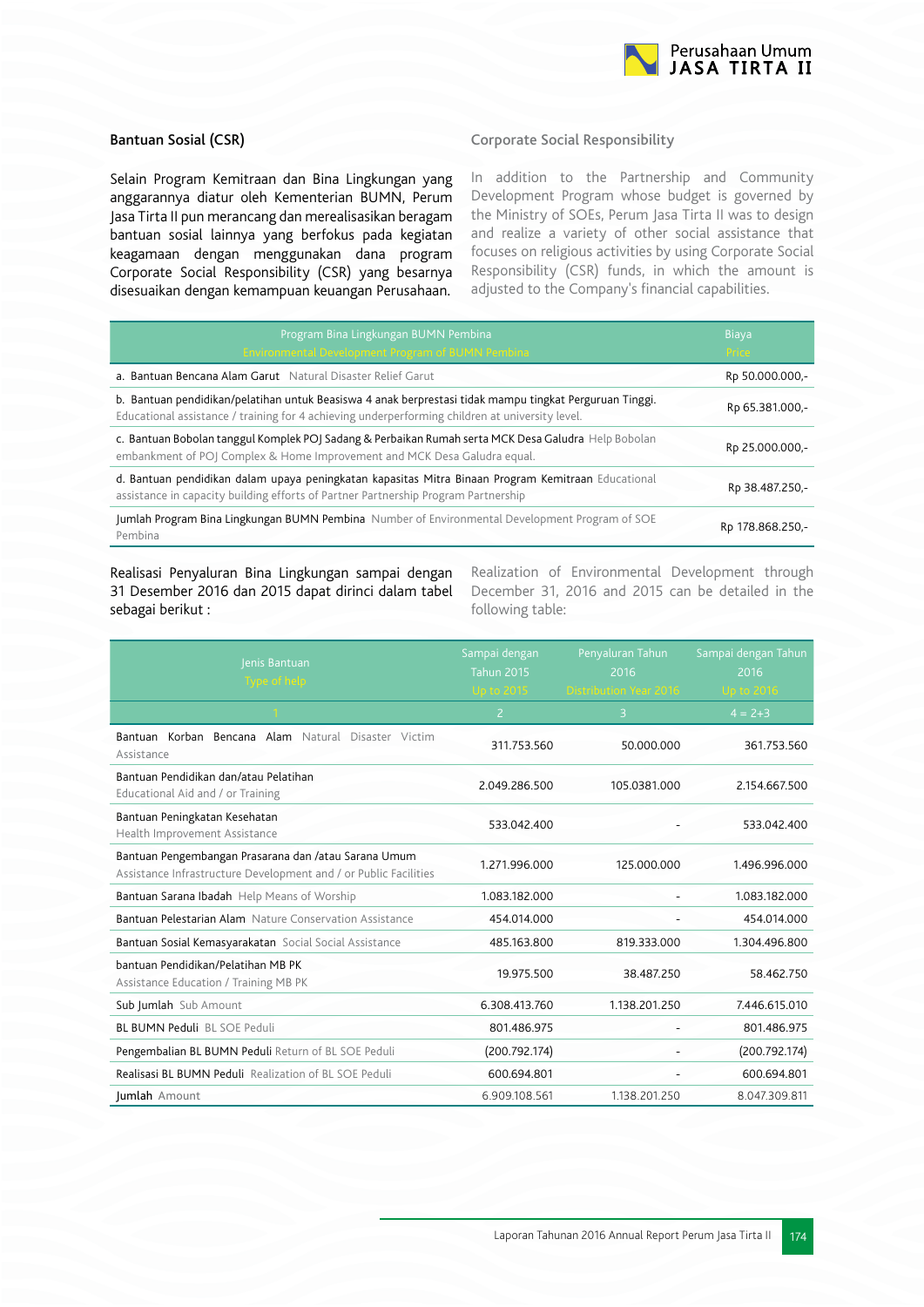#### Gambaran Singkat Program Kemitraan dan Bina Lingkungan (PKBL) Tahun 2016

Pada tahun 2016, program PKBL yang akan dilaksanakan oleh Perum Jasa Tirta II adalah melanjutkan programprogram sesuai dengan Rancangan Kerja dan Anggaran (RKA) tahun 2016 dan tetap mengacu pada peraturan yang berlaku. Untuk Program Kemitraan, Perum Jasa Tirta II akan melaksanakan aktivitas penyaluran pinjaman baru dan melakukan kegiatan penagihan, monitoring, rescheduling dan reconditioning terhadap Mitra Binaan. Sedangkan untuk Program Bina Lingkungan, selain tetap memberikan bantuan kepada korban bencana alam, peningkatan pendidikan dan/atau pelatihan, sarana dan/atau prasarana umum, sarana ibadah, sosial kemasyarakatan, serta bantuan peningkatan kapasitas Mitra Binaan, Perum Jasa Tirta II juga akan menyalurkan bantuan untuk peningkatan kesehatan, pelestarian alam dan pendidikan dan/atau pelatihan yang diberikan dalam rangka meningkatkan kualitas Sumber Daya Manusia (SDM) melalui pemberian beasiswa kepada siswa siswi tingkat Perguruan Tinggi Negeri yang berprestasi dan tidak mampu.

#### Brief Description of (Partnership and Community Development Program) 2016

In 2016, the Partnership program to be implemented by Perum Jasa Tirta II is to continue the programs in accordance with the Work Plan and Budget (RKA) in 2016 and still refer to the applicable regulations. For the Partnership Program, Perum Jasa Tirta II will carry out new lending activity and conduct billing, monitoring, rescheduling and reconditioning of the Partners. As for the Community Development Program, in addition to continue to provide assistance to victims of natural disasters, improvement of education and / or training, infrastructure and / or public facilities, places of worship, social, as well as capacity building assistance Partners, Perum Jasa Tirta II will also distribute aid to improve the health, environmental protection and education and / or training provided in order to improve the quality of Human Resources (HR) through the distribution of scholarships for bright students of State Universities and those who cannot afford the tuition fee.

### Tanggung Jawab Terhadap Lingkungan Environmental Responsibility

Perum Jasa Tirta II meyakini keberlanjutan dalam perspektif lingkungan berarti menjaga dan memelihara kelestarian lingkungan secara menyeluruh, baik dari perspektif kondisi ekosistem lingkungan maupun keanekaragaman hayati. Oleh karenanya untuk memastikan kehidupan yang semakin baik bagi generasi yang akan datang, Perum Jasa Tirta II senantiasa melakukan tanggung jawab terhadap lingkungan dengan menerapkan pola operasional yang ramah lingkungan, mematuhi seluruh ketentuan peraturan perundangan di bidang lingkungan dan melaksanakan berbagai program pengelolaan dan pemantauan lingkungan untuk memastikan terjadinya perbaikan kualitas lingkungan selama maupun pasca kegiatan operasional Perusahaan.

#### Kegiatan Konservasi dan Kualitas Air

Sebagai perusahaan di bidang pengelolaan sumber daya air, Perum Jasa Tirta II senantiasa bertanggung jawab terhadap kualitas sumber daya air yang didasari oleh Peraturan Pemerintah No. 7 tahun 2010 tentang Perum Jasa Tirta II pada pasal 3 bahwa Perum Jasa Tirta II mempunyai tugas dan tanggung jawab dalam pengusahaan sumber daya air wilayah sungai dan sebagian tugas dan tanggung jawab di bidang pengelolaan sumber daya air di wilayah kerja perusahaan yang meliputi sebagian wilayah sungai Cidanau, Perum Jasa Tirta II believes that sustainability in environmental perspective means maintaining and maintaining overall environmental sustainability, both from the perspective of environmental ecosystem conditions and biodiversity. Therefore, to ensure a better life for future generations, Perum Jasa Tirta II always carries out environmental responsibility by implementing environmentally friendly operational patterns, complying with all environmental regulatory provisions and implementing environmental management and monitoring programs to ensure Environmental quality improvement during and after the Company's operational activities.

#### Water Conservation and Quality Activities

As a company in the field of water resources management, Perum Jasa Tirta II is always responsible for the quality of water resources based on Government Regulation no. 7 of 2010 concerning Perum Jasa Tirta II in Article 3 that Perum Jasa Tirta II has duties and responsibilities in water resources management of the river basin and part of the duties and responsibilities in the field of water resources management in the company's work area covering part of the Cidanau river area , Ciliman, Ciujung, Ciliwung, Cisadane and Citarum.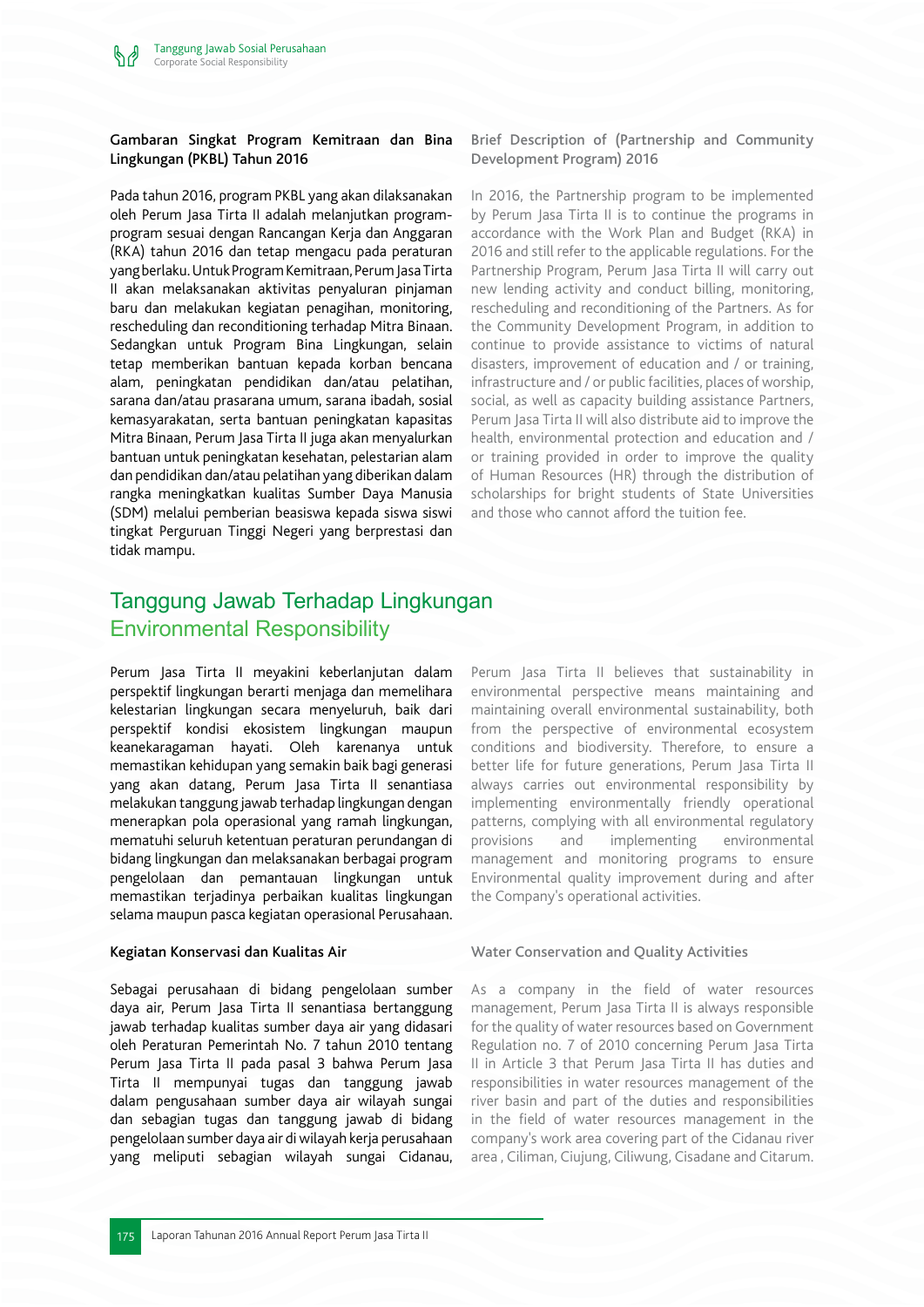

Ciliman, Ciujung, Ciliwung, Cisadane dan Citarum. Oleh karena itu, untuk menjaga kelangsungan keberadaan daya dukung, daya tampung dan fungsi sumber daya air itu sendiri, Perum Jasa Tirta II senantiasa melakukan program konservasi dan kualias air melalui kegiatan perlindungan dan pelestarian sumber daya air beserta lingkungan keberadaannya serta pengelolaan kualitas air atau pengendalian pencemaran.

#### Kegiatan Konservasi Lingkungan Melalui Program Pembibitan dan Penanaman Pohon

Sebagai wujud komitmen Perusahaan terhadap pelestarian lingkungan, Perum Jasa Tirta II senantiasa melakukan konservasi lingkungan melalui kegiatan pembibitan dan penanaman pohon. Kegiatan ini dilaksanakan pada seluruh wilayah kerja Perum Jasa Tirta II, terutama di lokasi lahan kosong baik di lahan status milik maupun kelola dan terutama di lahan yang kritis serta mempunyai tingkat erosi tinggi. Jenis pohon yang ditanam bermacam-macam, baik berupa tanaman industri (jati, sengon, albasia, angsana, mahoni, langsia, bintaro, formis, mindri, flamboyan, karet, ketapang, trembesi, kedoya, dan lain-lain) maupun tanaman buah (mangga, sukun, jengkol, dan lain-lain).

## Tanggung Jawab Terhadap Karyawan Responsibility To Employees

Perum Jasa Tirta II memandang sumber daya manusia (SDM) atau Insan Perum Jasa Tirta II merupakan salah satu pemangku kepentingan dengan kedudukan sentral sebagai ujung tombak dan penentu keberhasilan Perusahaan dalam mewujudkan visi dan melaksanakan misinya. Oleh karena itu, secara internal Perum Jasa Tirta II senantiasa bertanggung jawab terhadap kesehatan dan keselamatan kerja serta kesejahteraan setiap karyawannya. Sejalan dengan hal tersebut, Perum Jasa Tirta II selalu mematuhi setiap peraturan ketenagakerjaan yang berlaku dan menjunjung tinggi hak-hak asasi setiap karyawannya. Berbagai program kesehatan dan kerselamatan kerja, peningkatan profesionalisme, pembinaan dan pengembangan karir, evaluasi kinerja, serta kesejahteraan dilakukan oleh Perum Jasa Tirta II secara rutin sebagaimana di tahun-tahun sebelumnya.

Adapun uraian secara rinci mengenai pelaksanaan tanggung jawab Perum Jasa Tirta II terhadap karyawan dapat dilihat di bagian Laporan Sumber Daya Manusia. Pada uraian Laporan Sumber Daya Manusia, Perum Jasa Tirta II menjelaskan seluruh aspek yang berkaitan dengan Insan Perum Jasa Tirta II, yang meliputi hubungan industri berimbang yang di dituangkan

Therefore, in order to maintain the sustainability of the existence of carrying capacity, capacity and function of water resources itself, Perum Jasa Tirta II continuously conducts conservation and water quality programs through protection and conservation of water resources along with its environment and water quality management or pollution control .

#### Environmental Conservation Activities Through Tree Nursery and Tree Planting Program

As a manifestation of the Company's commitment to environmental conservation, Perum Jasa Tirta II continuously conducts environmental conservation through tree nursery and tree planting activities. This activity is carried out in all working areas of Perum Jasa Tirta II, especially in vacant land location both on owned and managed status land and especially on critical land and have high erosion level. The types of trees planted are various, whether in the form of industrial plants (teak, sengon, albasia, angsana, mahoni, langsia, bintaro, formis, mindri, flamboyant, rubber, ketapang, trembesi, kedoya, etc.) or fruit plants Mango, breadfruit, jengkol, and others).

Perum Jasa Tirta II considers human resources (HR) or Insan Perum Jasa Tirta II is one of the stakeholders with a central position as the spearhead and determinant of the Company's success in realizing its vision and carry out its mission. Therefore, internally Perum Jasa Tirta II is always responsible for the health and safety of work and welfare of every employee. In line with this, Perum Jasa Tirta II always comply with every applicable labor regulations and uphold the human rights of every employee. Various health and safety programs, professionalism, career development and career development, performance evaluation, and welfare are conducted by Perum Jasa Tirta II regularly as in previous years.

The detailed description of the implementation of Perum Jasa Tirta II's responsibilities to employees can be seen in the Human Resource Report section. In the description of Human Resource Report, Perum Jasa Tirta II describes all aspects relating to Insan Perum Jasa Tirta II, which includes balanced industry relationships as outlined in the CLA and the application of the principle of equality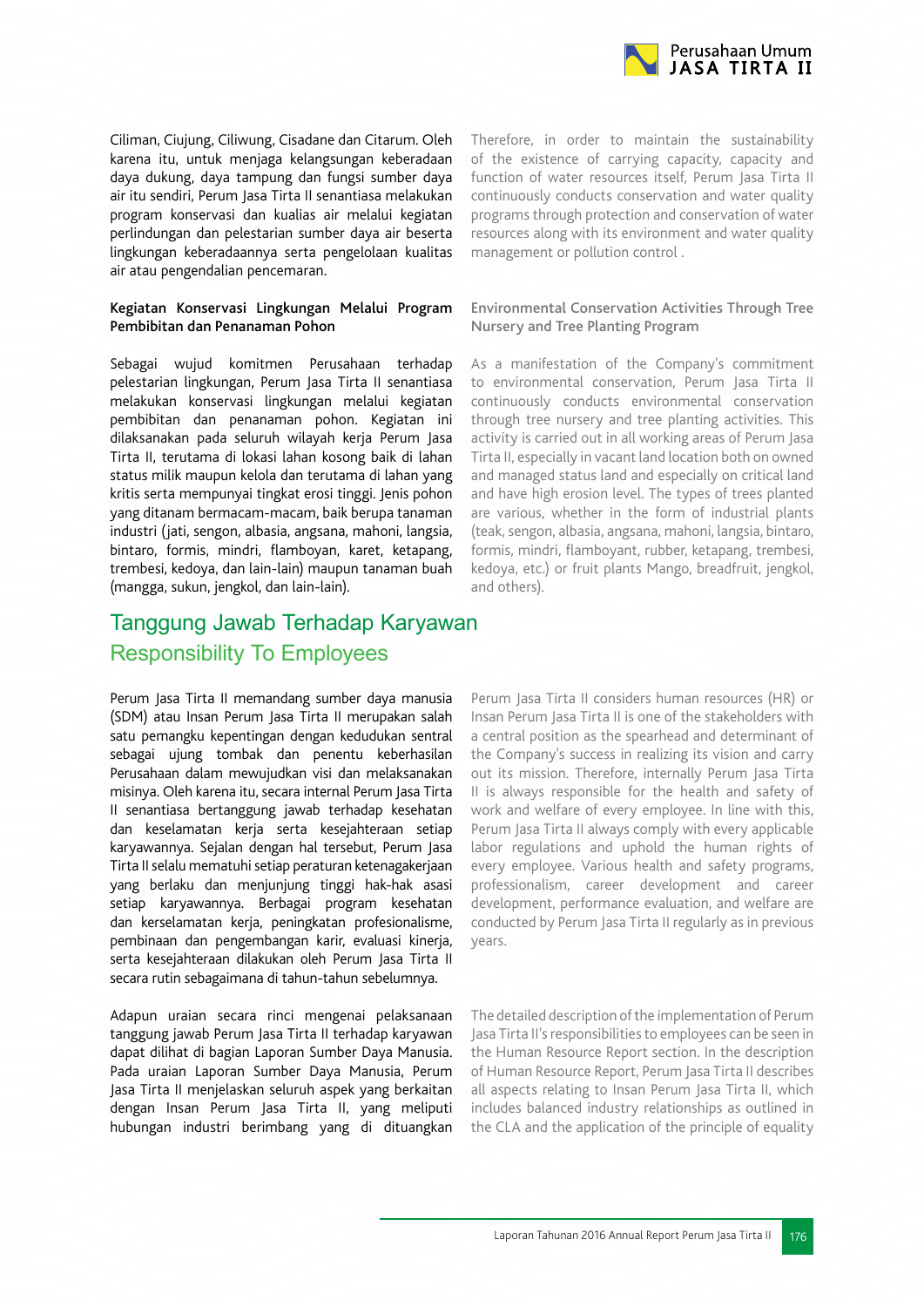

dalam PKB serta penerapan prinsip kesetaraan dalam pengelolaan SDM baik penerimaan dan seleksi karyawan, pelatihan dan pengembangan kompentensi, jenjang karir maupun pemberian paket remunerasi atau imbalan kerja dengan mempertimbangkan manajemen kinerja dan perkembangan bisnis Perusahaan. Selain itu, dijelaskan pula mengenai berbagai program kesehatan dan keselamatan kerja yang dilaksanakan dalam rangka mencegah dan meminimalkan insiden kecelakaan kerja serta menjaga kesehatan para karyawan, masyarakat sekitar dan lingkungan kerja.

in human resources management both employee acceptance and selection, training and development of competence , Career ladder or remuneration package or employee benefits by considering the performance management and business development of the Company. In addition, also explained about various health and safety programs implemented in order to prevent and minimize the incidence of occupational accidents as well as maintaining the health of employees, local communities and the work environment.

### Tanggung Jawab Terhadap Pelanggan Customer Responsibility

Perum Jasa Tirta II memandang pelanggan adalah pemangku kepentingan utama yang memiliki makna strategis bagi berkembangnya dan berlanjutnya usaha Perusahaan. Oleh karena itu untuk membangun dan menjaga loyalitas pelanggan, Perum Jasa Tirta II senantiasa selalu berupaya memenuhi harapan mereka dengan memberikan pelayanan produk/jasa yang berkualitas, termasuk menyediakan sarana penyampaian keluhan pelanggan dan menindaklanjuti setiap keluhan yang ada.

Selain itu, sebagai bentuk komitmen untuk meningkatkan kualitas layanan dan menjaga kepuasan pelanggan, Perum Jasa Tirta II mengadakan survei kepuasan pelanggan secara berkala. Hasil kegiatan survei yang dilaksanakan pada tahun 2015 menunjukkan bahwa Perum Jasa Tirta II telah berhasil memperbaiki beberapa parameter dalam pelayanan.

Perum Jasa Tirta II sees customers as key stakeholders who have strategic significance for the Company's expansion and continued business. Therefore, to build and maintain customer loyalty, Perum Jasa Tirta II always strive to meet their expectations by providing quality products / services, including providing a means of delivering customer complaints and following up on any complaints.

In addition, as a commitment to improve service quality and maintain customer satisfaction, Perum Jasa Tirta II conducts periodic customer satisfaction surveys. The results of survey activities conducted in 2015 show that Perum Jasa Tirta II has managed to improve some parameters in the service.

### Customer satisfaction Kepuasan Pelanggan

Realisasi Indikator Indeks Kepuasan Pelanggan sebesar 84,13% dari target sebesar 80,00% atau pencapaian realisasi sebesar 105,16% dari target Indek Kepuasan Pelanggan. Dengan batasan pencapaian maksimal yang diperhitungkan untuk skor prestasi adalah 105% dari nilai bobot, maka skor KPI untuk Indeks Kepuasan Pelanggan adalah 9,45 dari nilai bobot yang ditetapkan sebesar 9,00.

Realization Indicators of Customer Satisfaction Index of 84.13% of the target of 80.00% or achievement of 105.16% of the target of Customer Satisfaction Index. With the maximum achievement limits calculated for the achievement score is 105% of the weighted value, then the KPI score for the Customer Satisfaction Index is 9.45 from the weighted value set at 9.00.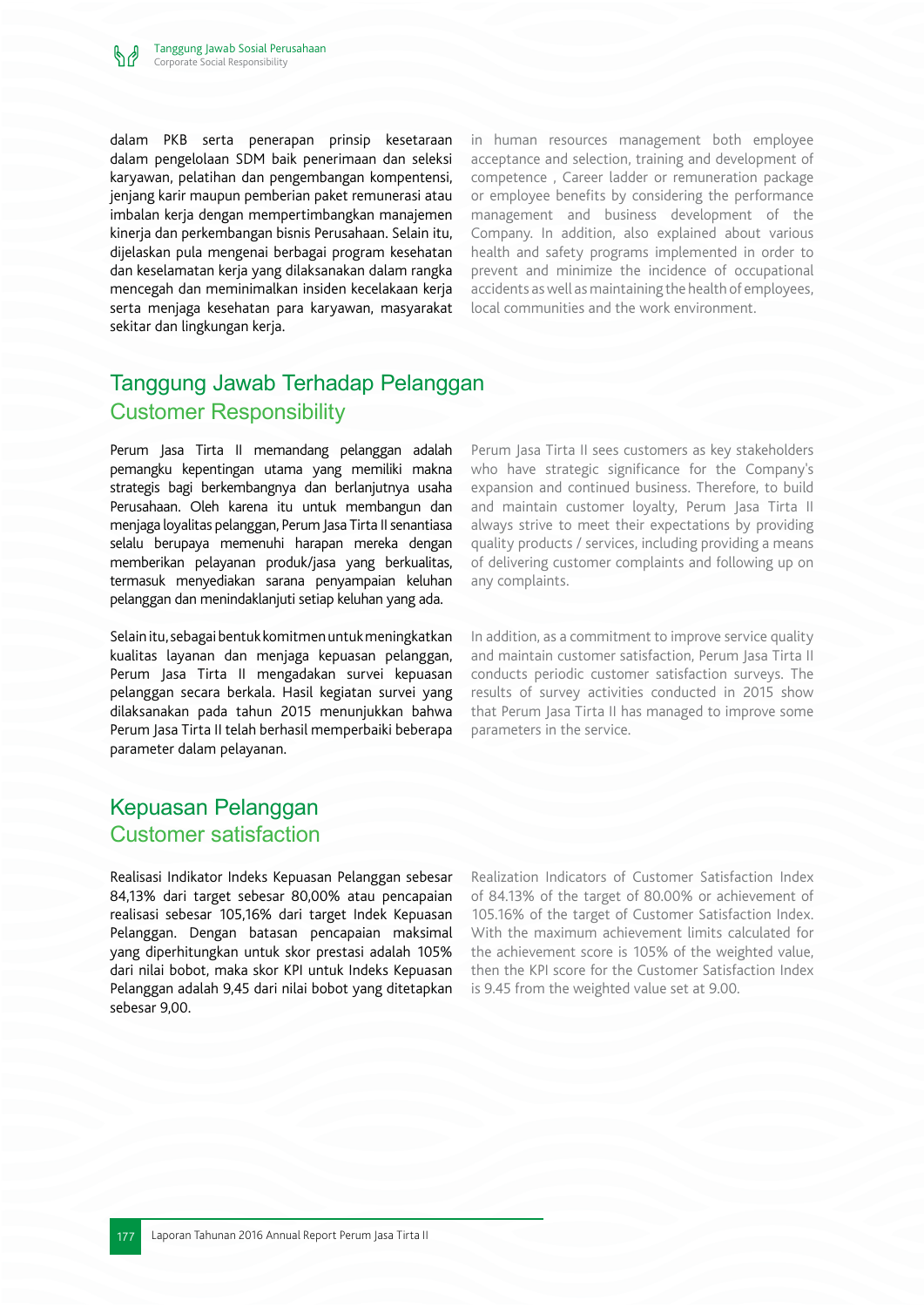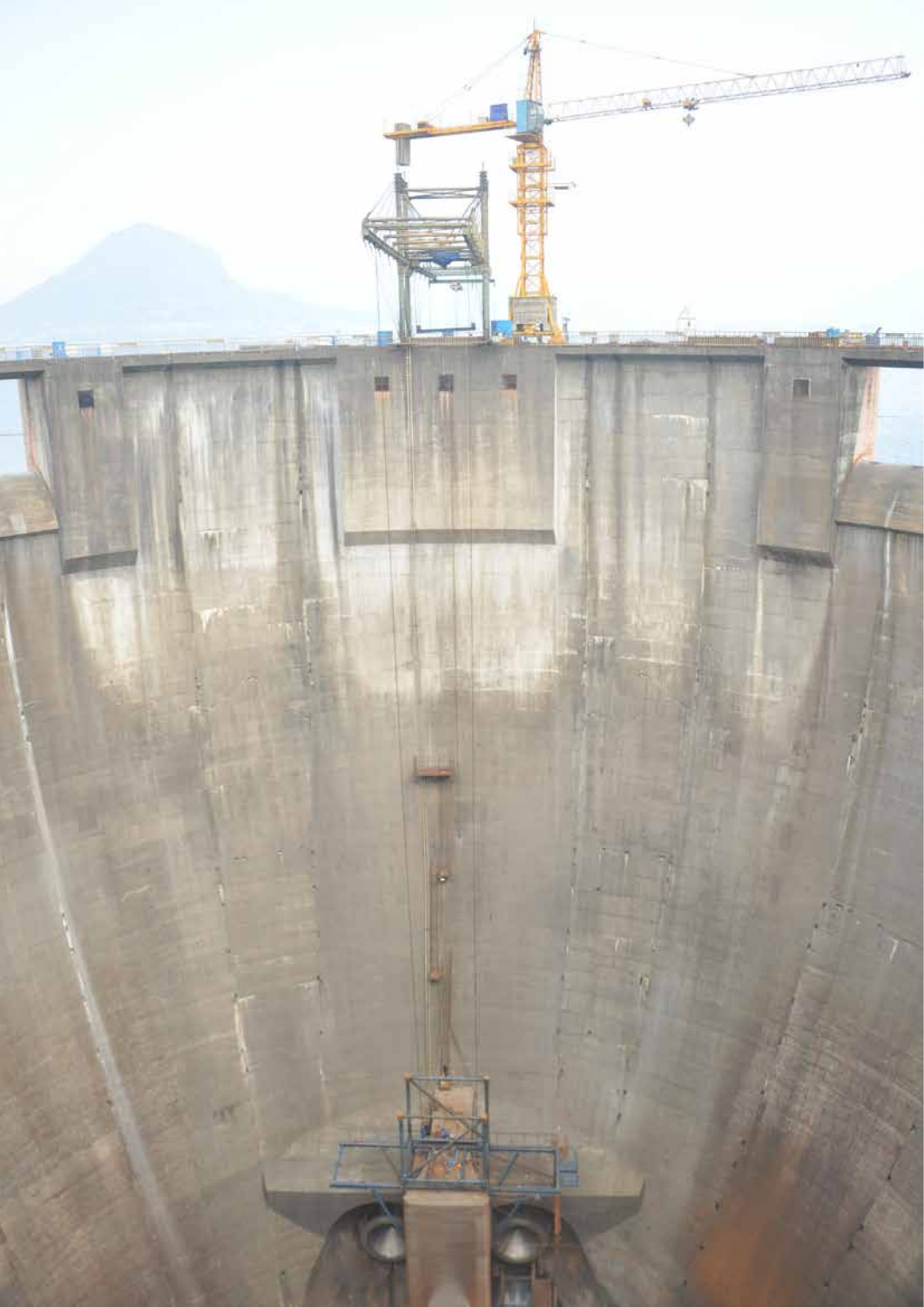

Titin Martini (UKM Makanan Ringan "Titin")

- 1. Profil Mitra Binaan
	- a. Data Pinjaman Mitra Binaan: Mitra Binaan Industri Makanan Ringan beralamat di Kp.Mekarsari RT. 013/004 Ds. Cibinong Kec. Jatiluhur Kab. Purwakarta
	- b. Tahun Pinjaman : 2015
	- c. Jumlah Pinjaman : Rp20.000.000,-
	- d. Produk : Keripik Pisang, Talas, Ubi & Bawang
	- e. Jumlah Pekerja : 2
- 2. Kisah Sukses

Sebelum menjadi Mitra Binaan Perum Jasa Tirta II saya menjalankan usaha seadanya sehingga produksi tidak maksimal. Setelah menjadi Mitra Binaan Kami memperoleh pinjaman tambahan Usaha sehingga dapat membeli peralatan produksi dan memperbesar produksi selain itu kami sering diikutsertakan dalam Pameran sehingga omzet penjualan terus meningkat pada akhirnya dapat meningkatkan perekonomian keluarga.

3. Testimoni

Dengan pinjaman dari Program Kemitraan Perum Jasa Tirta II yang ringan bunganya sangat membantu kami sebagai masyarakat kecil. Usaha kami terus berkembang bahkan dapat memiliki kendaraan untuk memasarkan produk.

#### 1. Partner Business Profile

- a. Data of Partner Partnership: Created Partner of Light Food Industry is located at Kp.Mekarsari RT. 013/004 Ds. Cibinong Kec. Jatiluhur Kab. Purwakarta
- b. Loan Year : 2015<br>c. Loan Amount : IDR 2

c. Loan Amount : IDR 20.000.000,-<br>d Products : Banana Chins. Tare : Banana Chips, Taro, Ubi &

- 
- Onion e. Number of Workers : 2
- 

2. Success Story

Prior to becoming a Partner of Perum Jasa Tirta II, I run a business so that production is not optimal. After becoming a Binaan Partners We obtained additional Business loans so we can purchase production equipment and enlarge our production and we are often included in the Exhibition so that the sales turnover keeps increasing in the end to improve the family economy.

3. Testimonial

With a loan from the Partnership Program of Perum Jasa Tirta II, the interest rate is very helpful for us as a small community. Our business continues to grow even can have vehicles to market the product.



Dian Ika Santi (Konveksi Batik "BRAMA BATIK")

#### 1. Profil Mitra Binaan

a. Data Pinjaman Mitra Binaan: Mitra Binaan Industri Batik Madura beralamat di Perum POJ Blok D-18 RT/ RW: 002/009 Ds. Ciseureuh Kec.Kab. Purwakarta

: Batik Madura

- 
- b. Tahun Pinjaman : 2016<br>c. Jumlah Pinjaman : Ro25.000.000.
- c. Jumlah Pinjaman<br>d. Produk
- e. Jumlah Pekerja : 2

#### 2. Kisah Sukses

Setelah menjadi Mitra Binaan usaha kami semakin maju dan berkembang dari sekedar memproduksi kain batik Madura sekarang merambah ke Batik Nusantara dan diversifikasi produksi pakainan dan mukena dengan bahan batik, selain itu kami sering diikutsertakan dalam Pameran sehingga omzet penjualan terus meningkat.

3. Testimoni

Dengan Pinjaman dari Program Kemitraan Perum Jasa Tirta II sangat cocok untuk Usaha Kecil karena ringan bunganya sangat membantu usaha kecil dan Usaha kami terus berkembang.

- 1. Partner Business Profile
	- a. Data of Partner Loan: Maduran Batik-Based Business Partner is located at Perum POJ Block D-18 RT / RW: 002/009 Ds. Ciseureuh Kec.Kab. Purwakarta
	- b. Loan Year<br>c. Loan Amount
	- c. Loan Amount : IDR 25.000.000,-<br>d Product : Batik Madura
	- d. Product : Batik Madura
	- e. Number of Workers : 2
- 2. Success Story

After becoming a Partner Binaan our business increasingly developed and developed from just producing batik cloth Madura now penetrated to Batik Nusantara and diversify production of pakainan and mukena with batik material, besides that we are often included in the Exhibition so that sales turnover keep increasing.

#### 3. Testimonial

With Loan from Partnership Program of Perum Jasa Tirta II is very suitable for Small Business because it is very helpful for small business interest and our business is growing.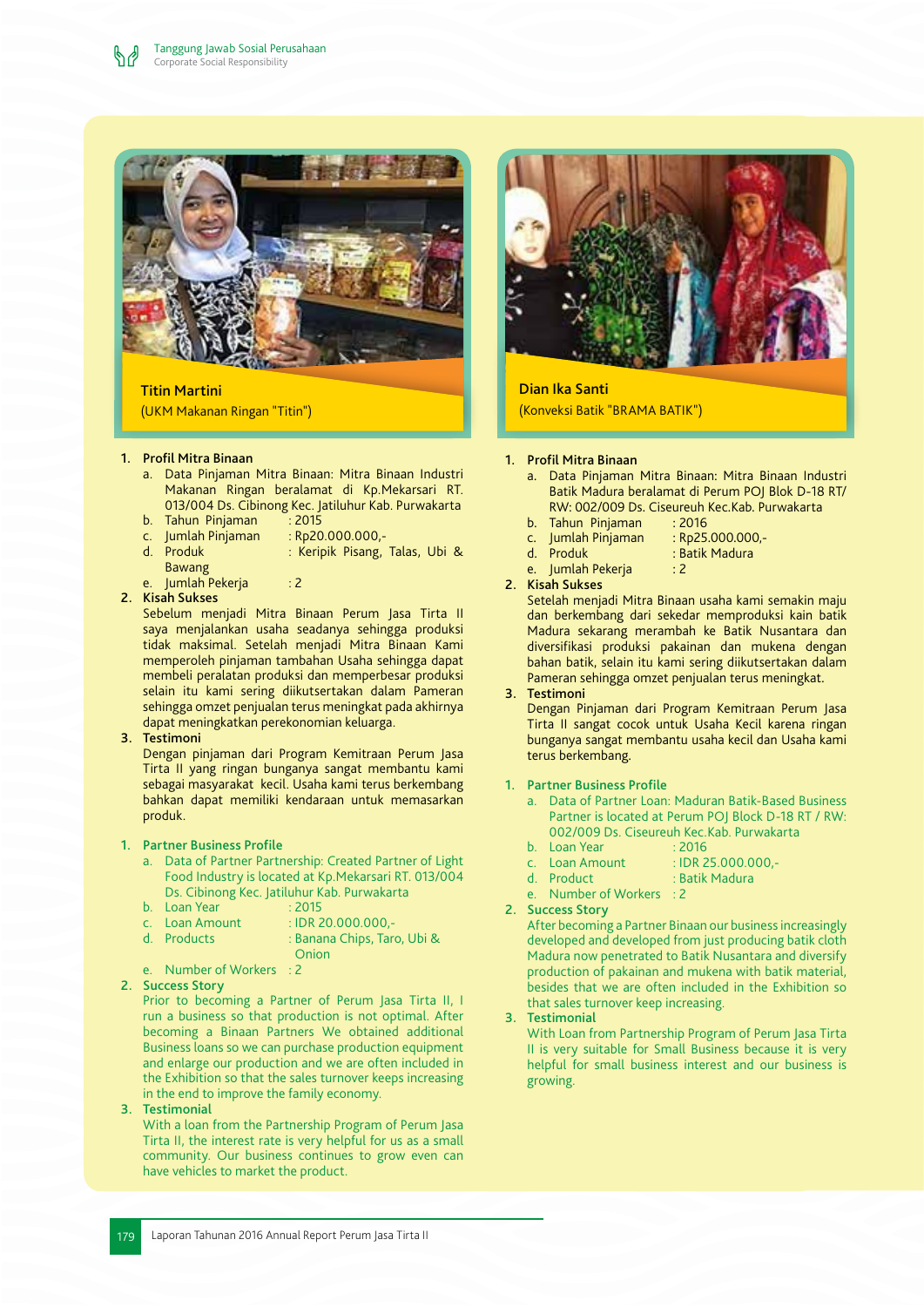



#### 1. Profil Mitra Binaan

- a. Data Pinjaman Mitra Binaan: Mitra Binaan Industri Batik Madura beralamat di Kp. Cilulumpang RT. 10/03 Ds. Jatimekar, Kec. Jatiluhur, Kab. Purwakarta
- 
- b. Tahun Pinjaman : 2016<br>c. Jumlah Pinjaman : Rp5.000.000. c. Jumlah Pinjaman
- d. Produk : Rengginang
- e. Iumlah Pekeria : 2

#### 2. Kisah Sukses

Setelah menjadi Mitra Binaan usaha kami semakin maju dan berkembang dari sekedar memproduksi bagi masyarakat sekitar sekarang merambah ke Kabupaten Purwakarta dan Karawang.

#### 3. Testimoni

Kami sangat berterimakasih Dengan Pinjaman dari Program Kemitraan Perum Jasa Tirta II sangat membantu Usaha kami terus berkembang.

#### 1. Partner Business Profile

- a. Data Loan Partners: Partners Industry Batik Madura is located in KP. Cilulumpang RT. 10/03 Ds. Jatimekar Village. Further, the district. Chennai
- b. Year loan : 2016
- c. Loan Amount : IDR 5,000,000,-
- d. Product : High
- e. Number of Workers : 2
- 2. Success Stories

After becoming partners of our business and growing from just producing for the local community is now extended to Purwakarta and Karawang.

3. Testimonial

We are very grateful for the loan of the Partnership Program Perum Jasa Tirta II is helping our business continues to grow.



Lusiani Ulfah (Aneka Keripik "Sugih Mukti")

#### 1. Profil Mitra Binaan

- a. Data Pinjaman Mitra Binaan : Mitra Binaan Industri Kripik & Sele beralamat di Kp. Cikuya RT. 003/006 Ds. Kembangkuning, Kec. Jatiluhur, Kab. Purwakarta
- b. Tahun Pinjaman : 2015
- c. Jumlah Pinjaman : Rp10.000.000,-<br>d. Produk : Kripik & Sele Pis
	- : Kripik & Sele Pisang<br>: 2
- e. Jumlah Pekeria

#### 2. Kisah Sukses

Setelah menjadi Mitra Binaan usaha kami semakin maju dan berkembang dari sekedar memproduksi bagi masyarakat sekitar sekarang merambah ke Kabupaten Purwakarta dan Karawang.

#### 3. Testimoni

Kami sangat berterimakasih dengan pinjaman dari Program Kemitraan Perum Jasa Tirta II sehingga omzet usaha kami terus meningkat.

#### 1. Partner Business Profile

- a. Advance Partner Loan Data: Industry Partner of Kripik & Sele located at Kp. Cikuya RT. 003/006 Ds. Kembangkuning, Kec. Jatiluhur, Kab. Purwakarta
- b. Year of Loan : 2015<br>c. Amount of Loan : IDR 1
- c. Amount of Loan : IDR 10,000,000,-<br>d. Products : Chips & Banana B
- d. Products : Chips & Banana Banana
- e. Number of Workers : 2
- 2. Success Story

After becoming our Business Partners we are increasingly developing and developing from just producing for the surrounding community now to reach Purwakarta and Karawang.

#### 3. Testimonial

We are very grateful for the loan from Perum Jasa Tirta II Partnership Program so that our business turnover continues to increase.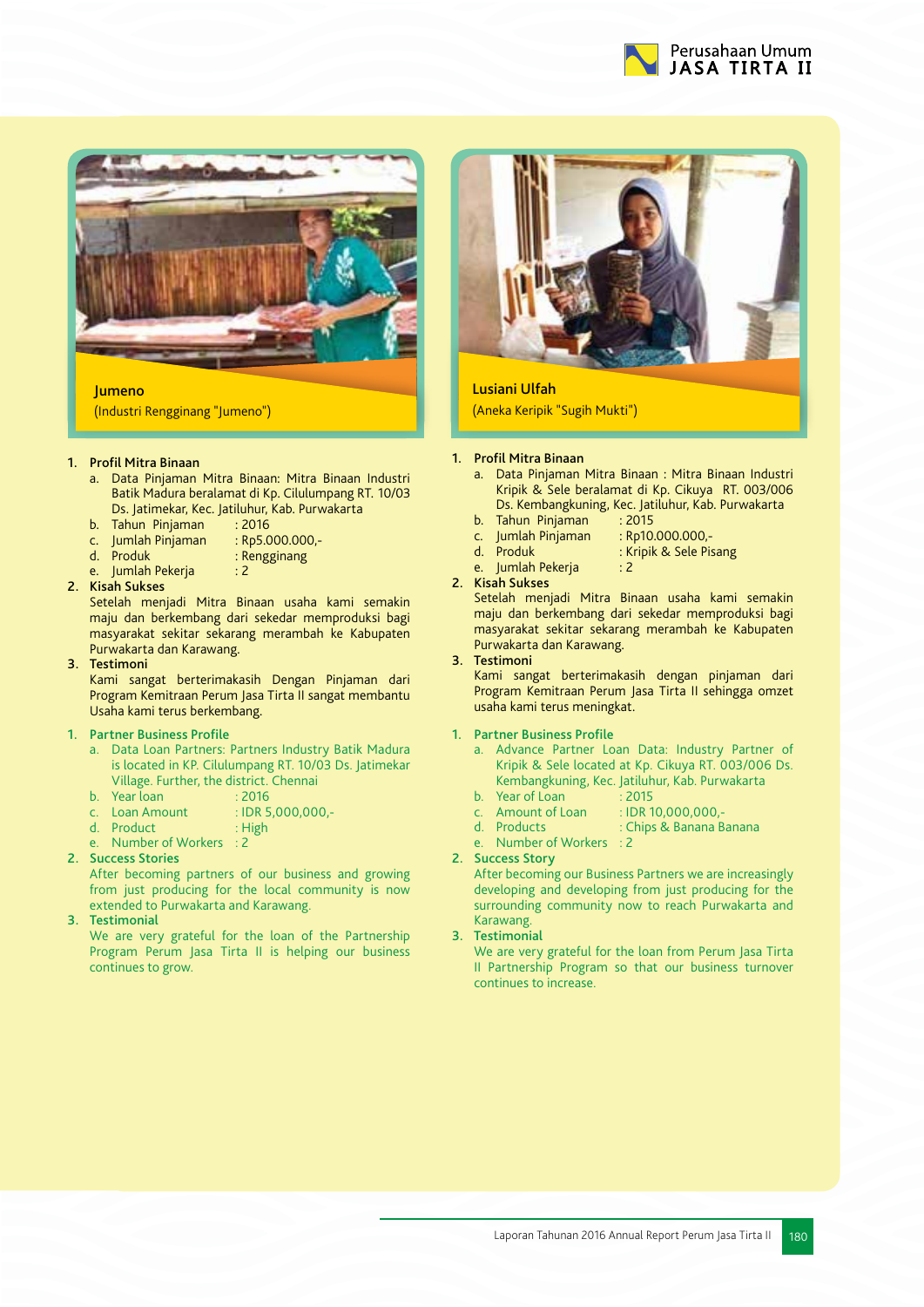

Ading (Sate Maranggi "Mang Ading")

#### 1. Profil Mitra Binaan

- Data Pinjaman Mitra Binaan: Mitra Binaan Industri Sate Maranggi beralamat di Kp. Rumpak Bitung RT. 024/006 Ds. Pasirangin, Kec. Darangdan, Purwakarta
- 
- b. Tahun Pinjaman : 2015<br>c. Jumlah Pinjaman : Rp20.000.000. c. Jumlah Pinjaman
- d. Produk : Sate Maranggi
- e. Jumlah Pekerja : 2
- 2. Kisah Sukses

Setelah menjadi Mitra Binaan Sate maranggi saya semakin dikenal dan Maju selain memperoleh pinjaman saya difasilitasi tempat di kawasan wisata jatiluhur. Selain menjual produk sate maranggi kami juga telah diminta oleh warga Jakarta & Padang yang berminat membuka Usaha Sate Maranggi saya diminta memberikan Ilmu Sate Maranggi kepada mereka dan memperoleh penghasilan tambahan dari Ilmu Membuat Sate Maranggi.

3. Testimoni

Terimakasih Perum Jasa Tirta II telah membantu kami dalam Permodalan dan Promosi sehingga Usaha meninggkat.

- 1. Partner Business Profile
	- Data Loan Partners: Industry Partners Sate Maranggi located in the village. RT songs Bitung. 024/006 Ds. Pasirangin Village. Darangdan, Chennai
	- b. Year loan : 2015<br>c. Loan Amount : IDR 2
	- c. Loan Amount : IDR 20,000,000,-
	- d. Product : Sate Maranggi
	- e. Number of Workers : 2
- 2. Success Stories

After becoming partners Sate maranggi me more known and Forward besides obtaining loans facilitated my place in the tourist area of simulation. In addition to selling satay maranggi we have also asked the citizens of Jakarta and Padang are interested in opening of Sate Maranggi I was asked to give of Sate Maranggi them and earn extra income of Science Makes Sate Maranggi.

3. Testimonial

Thank Perum Jasa Tirta II has helped us in the Capital and Business Promotion that meninggkat.

#### Sodikin Bin Toha (Pengerajin Perahu "KONURI")

#### 1. Profil Mitra Binaan

- a. Data Pinjaman Mitra Binaan: Mitra Binaan Industri Perahu beralamat di Kp. Batulayang RT/RW : 005/001 Ds. Cikaobandung Kec. Jatiluhur Kab. Purwakarta
	-
- b. Tahun Pinjaman : 2015<br>c. Jumlah Pinjaman : Rp15.000.000,c. Jumlah Pinjaman
- d. Produk : Perahu
- e. Jumlah Pekerja : 3
- 2. Kisah Sukses

Sebelum menjadi Mitra Binaan bahan baku kayu perahu semula belum belum bisa membelu secara cash sehingga dibayar setelah perahu dibayar pembeli sehingga harga kayu lebih mahal dan keuntungan lebih kecil, setelah menjadi mitra binaan semua bahan baku saya penuhi secara cash sehingga kayu lebih murah dan keuntungan lebih besar.

3. Testimoni

Terimakasih Perum Jasa Tirta II telah membantu kami dalam permodalan sehingga usaha semakin maju

- 1. Partner Business Profile
	- a. Data Loan Partners: Industry Partners Boat located in the village. Batulayang RT / RW: 005/001 Ds. Cikaobandung district. Further Kab. Chennai
	- b. Year loan<br>c. Loan Amount
		- $:$  IDR 15.000.000,-
	- $\frac{d}{d}$  Product : Boat<br>  $\frac{d}{d}$  Number of Workers : 3
	- e. Number of Workers

2. Success Stories

Before the Partnership timber boat originally had not been able to buy the cash that is paid after the boat buyer paid the price of wood is more expensive and less profit, after the partners of all the raw materials I filled in cash so that the wood is cheaper and bigger profits ,

3. Testimonial

Thank Perum Jasa Tirta II has helped us in that venture capital is advanci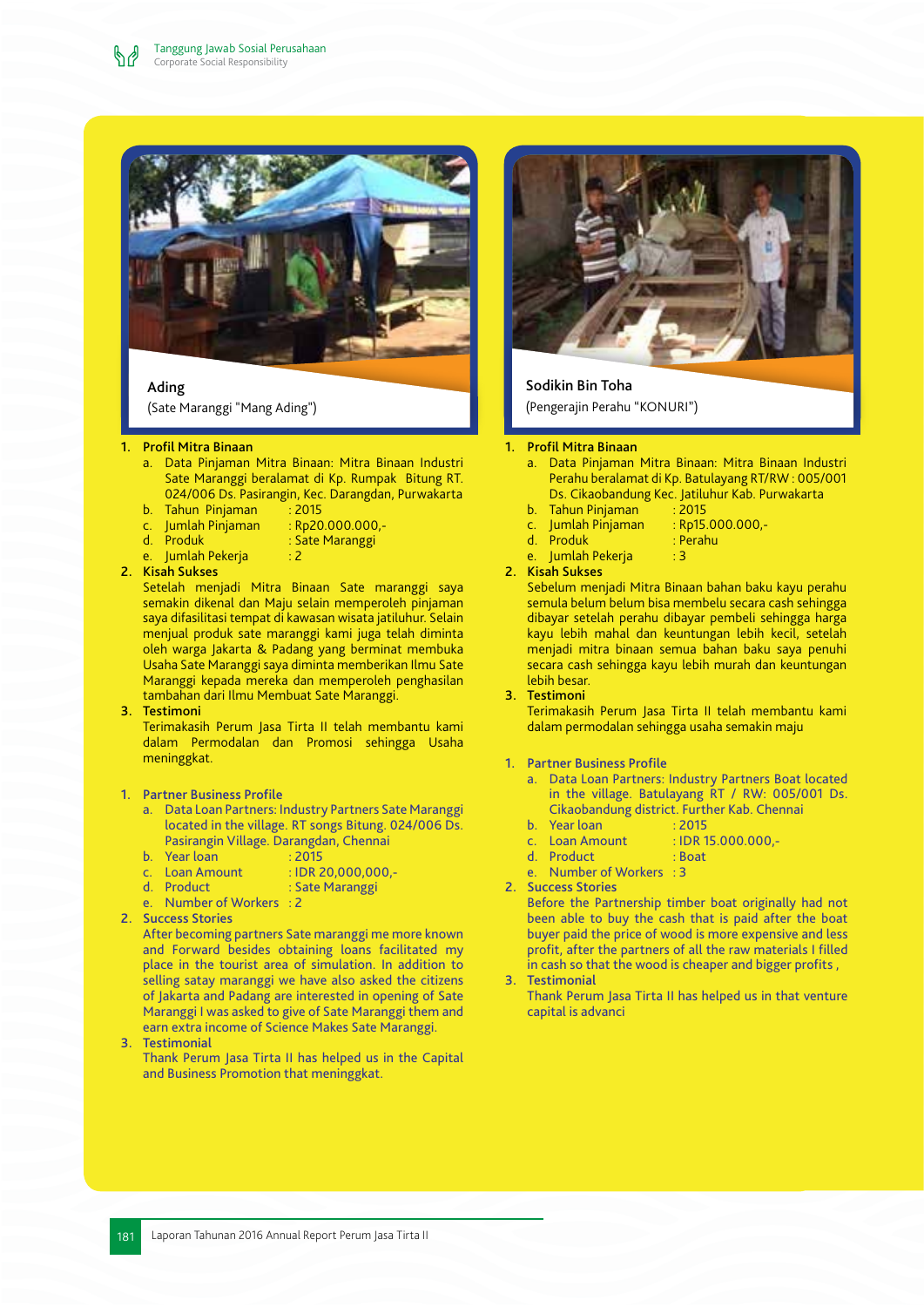



#### Ade Maulana

(Konveksi Karawang Kompilasi)

#### 1. Profil Mitra Binaan

- a. Data Pinjaman Mitra Binaan: Mitra Binaan Konveksi beralamat di Karanganom RT. 071/012 Kel. Karawang Kulon, Kec. Karawang Barat, Kab. Karawang
- 
- b. Tahun Pinjaman : 2014<br>c. Jumlah Pinjaman : Rp30.000.000,-Jumlah Pinjaman
- 
- d. Produk : Seragam, Jas & Pakaian
- Lainnya e. Jumlah Pekerja : 10

#### 2. Kisah Sukses

Sebelum menjadi Mitra Binaan usaha konveksi saya hanya membuat baju kebutuhan masyarakat sekitar & sekolah dengan tambahan modal dari PJT II kami mulai melebarkan sayap ke beberapa Perusahaan bahkan sekarang PT. Toyota Manufacturing Indonesia, PT. SUA Contraktor, para pejabat Pemda memakai seragam hasil jahitan kami, omzet kami sekarang bisa mencapai 1 Milyar per tahun.

#### 3. Testimoni

Terimakasih Perum Jasa Tirta II telah membantu kami dalam permodalan sehingga kami dapat memperbesar usaha kami dengan bunga yang ringan.

- 1. Partner Business Profile
	- a. Advance Partner Loan Data: Converse Constructing Partners located at Karanganom RT. 071/012 Kel. Karawang Kulon, Kec. Falkirk West, Kab. Falkirk
	- Year of Loan
	- c. Loan Amount : IDR 30,000,000,-<br>d. Products : Uniform. lacket &
	- d. Products : Uniform, Jacket & Other Apparel
	- e. Number of Workers : 10
- 2. Success Story

Prior to being a Convien's business partner I just made clothes for people around & school with additional capital from PJT II we started to spread the wings to some Companies even now PT. Toyota Manufacturing Indonesia, PT. SUA Contractors, Local Government officials wear uniforms of our stitches, our turnover can now reach 1 Billion per year.

3. Testimonial

Thank you Perum Jasa Tirta II has helped us in the capital so we can expand our efforts with light interest.



Yusup S (Konveksi "Yusup")

#### 1. Profil Mitra Binaan

- a. Data Pinjaman Mitra Binaan: Mitra Binaan Konveksi beralamat di Dsn. Krajan RT. 001/001 Ds. Teluk Ambulu, Kec. Batujaya, Kab. Karawang
- $\overline{b}$ . Tahun Pinjaman : 2015<br>
c. |umlah Pinjaman : Rp20.000.000.
	- Jumlah Pinjaman
- d. Produk : Celana Kolor, Training
	-
- e. Iumlah Pekeria : 10
- 2. Kisah Sukses

Sebelum menjadi Mitra Binaan usaha konveksi saya baru memiliki 6 mesin dengan omzet 3 – 5 Juta per hari dan pemasaran baru seputar karawang, dengan tambahan modal dari PJT II kami dapat menambah mesin menjadi 10 serta dapat menjual bahan baku kain bagi usaha kecil lain dengan omset mencapai 10 Juta per hari pembelipun meningkat dari Karawang, Bekasi bahkan Tangerang.

#### 3. Testimoni

Terimakasih Perum Jasa Tirta II modal yang kami terima sangat bermanfaat namun kami berharap mendapat pinjaman yang lebih besar lagi.

- 1. Partner Business Profile
	- a. Partner's Loan Data: Converse Constructing Partners located at Dsn. Krajan RT. 001/001 Ds. Ambulu Bay, Kec. Batujaya, Kab. Falkirk
	- b. Year of Loan : 2015<br>c. Loan Amount : IDR 2
	- c. Loan Amount : IDR 20,000,000,-<br>d. Products : Pants Color. Traini
		- : Pants Color, Training
	- e. Number of Workers : 10
- 2. Success Stories

Prior to being a Convoy Business Partner I had only 6 machines with 3-5 million mln daily and new marketing around Karachi, with additional capital from PJT II we could add 10 machines and can sell raw materials for other small businesses with turnover reached 10 mln per day buyers increased from Karawang, Bekasi and Tangerang.

3. Testimonial

Thanks to Perum Jasa Tirta II the capital we received is very useful but we hope to get a bigger loan.